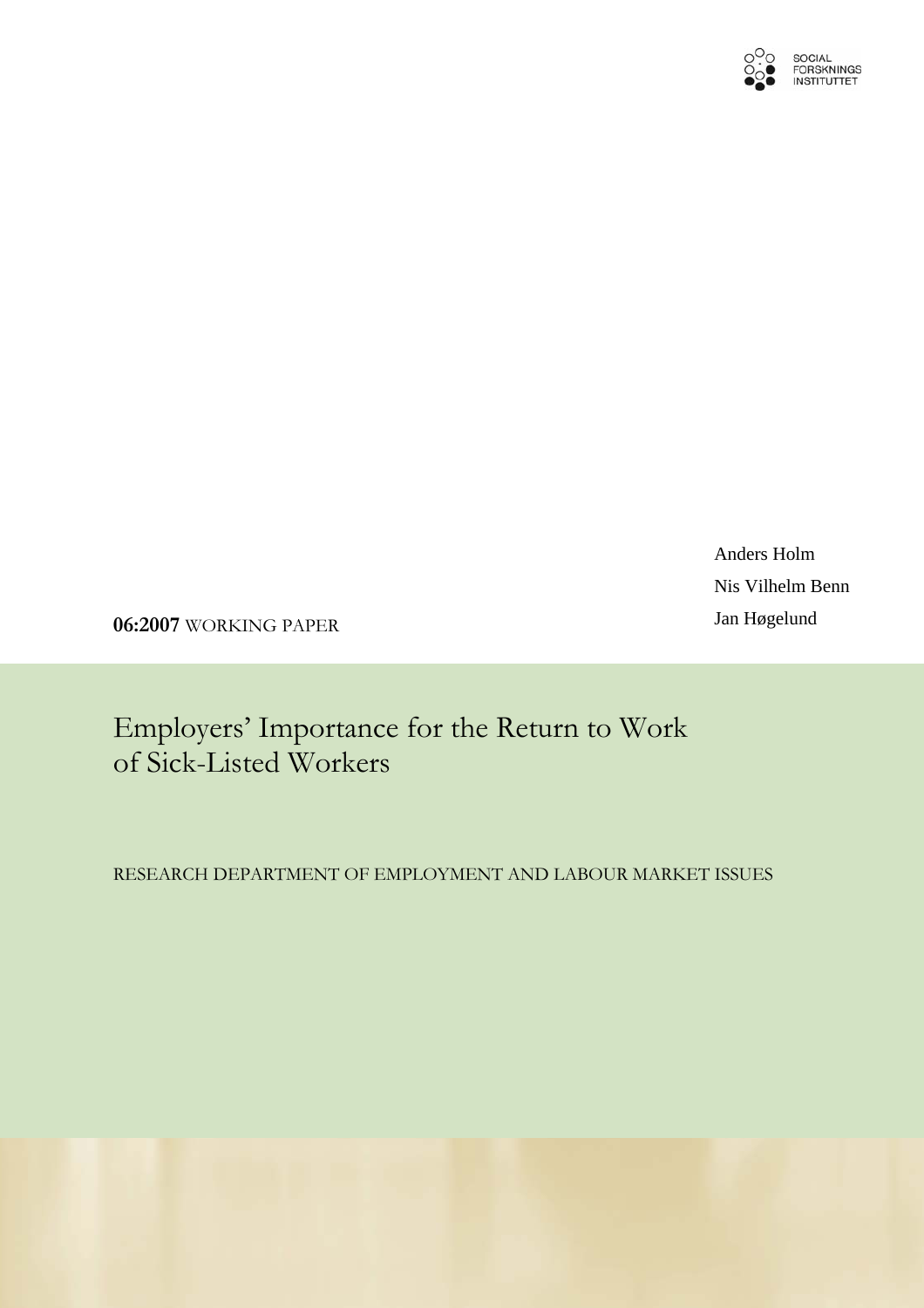# *Employers' Importance for the Return to Work of Sick-Listed Workers*

# *Anders Holm, Nis Vilhelm Benn and Jan Høgelund*

*Programområde Working Paper 06:2007* 

The Working Paper Series of The Danish National Institute of Social Research contain interim results of research and preparatory studies. The Working Paper Series provide a basis for professional discussion as part of the research process. Readers should note that results and interpretations in the final report or article may differ from the present Working Paper. All rights reserved. Short sections of text, not to exceed two paragraphs, may be quoted without explicit permission provided that full credit, including ©-notice, is given to the source.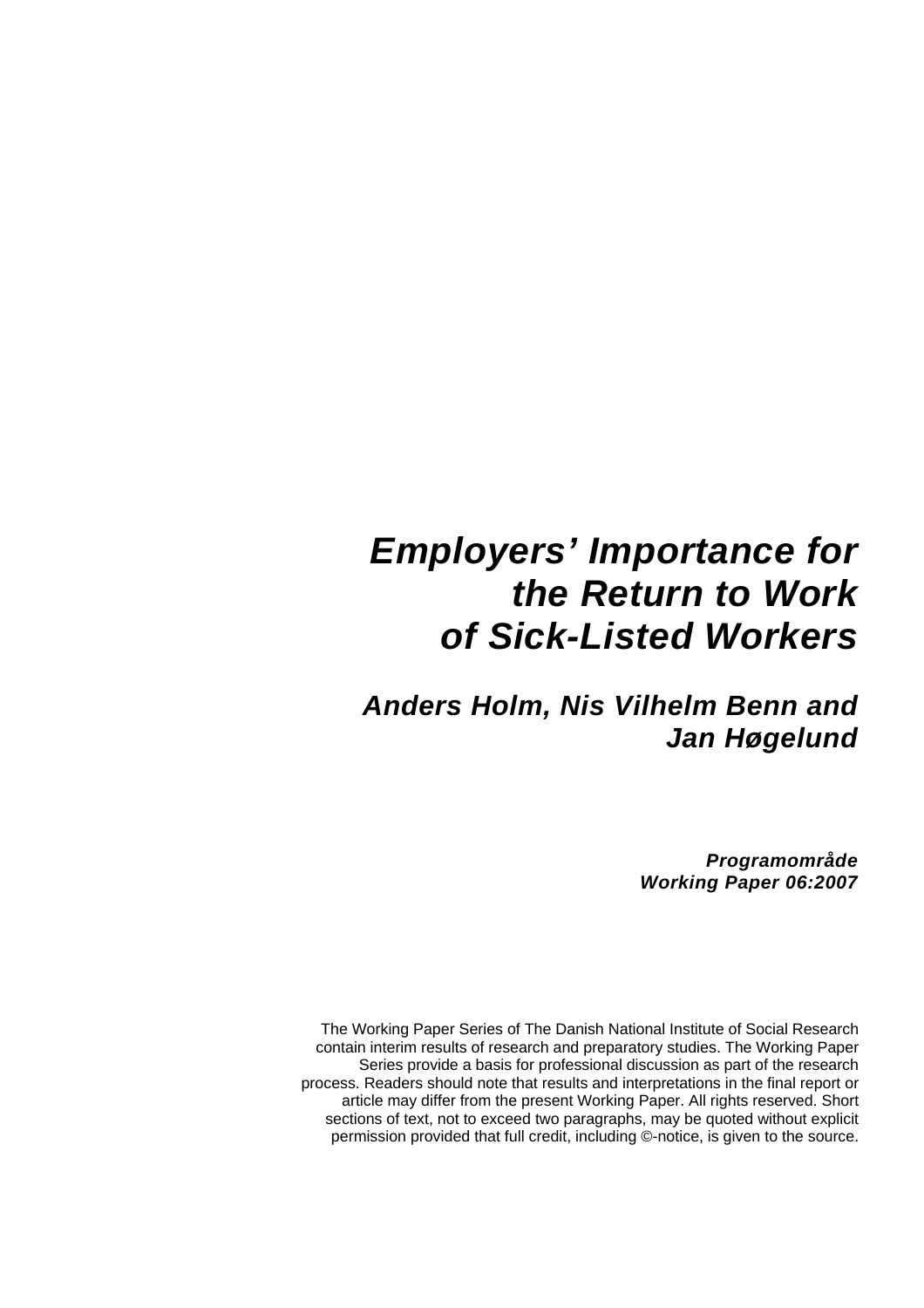# Employers' Importance for the Return to Work of Sick-Listed Workers

Anders Holm, Nis Vilhelm Benn and Jan Høgelund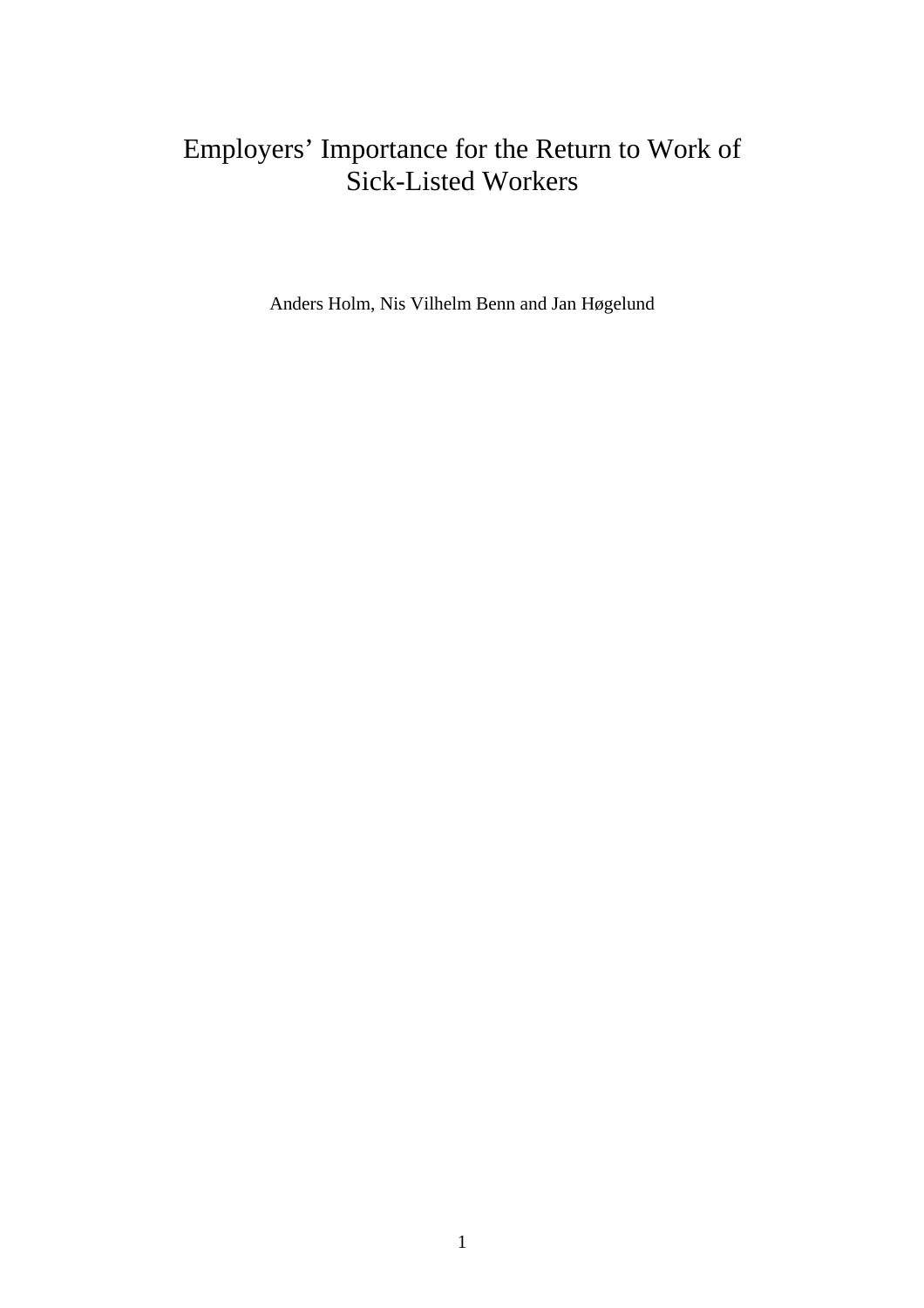#### The study

Using matched survey-register panel data about 419 long-term sick-listed workers and their sick leave employer, this paper assesses how sick-listed workers react to employers' threat of dismissal. We simultaneously estimate the duration until the sick-listed worker either separate from the presick leave employer or returns to work for this employer, and, for individuals who separate, the duration until the sick-listed worker returns to work for new employer. To capture the effect of the threat of dismissal, we use a structurally-dependent-competing-risks model, allowing the risk of separation to affect the risk of returning to work. Controlling for unobserved heterogeneity, we cannot identify that employers' dismissal threat affects the sick-listed workers' chance of returning to work.

The paper is written by associate professor, Department of Sociology, University of Copenhagen and Centre for Applied Microeconomics, University of Copenhagen, senior researcher, Jan Høgelund, the Danish National Institute of Social Research, and research assistant Nis Vilhelm Benn, the Danish National Institute of Social Research.

The authors greatly acknowledge financial support from the Danish Health Insurance Foundation (grant number: 2002B135).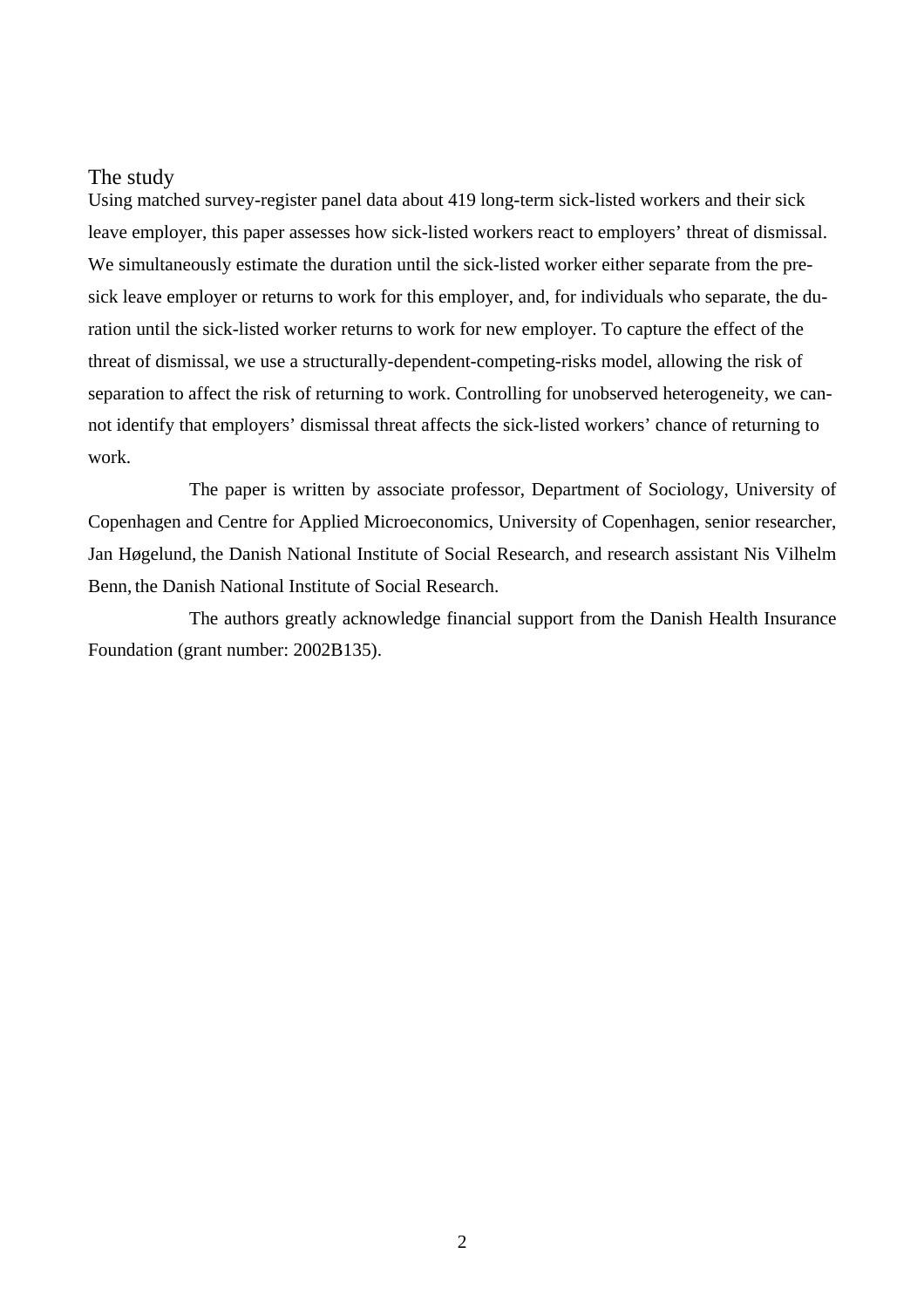# **Contents**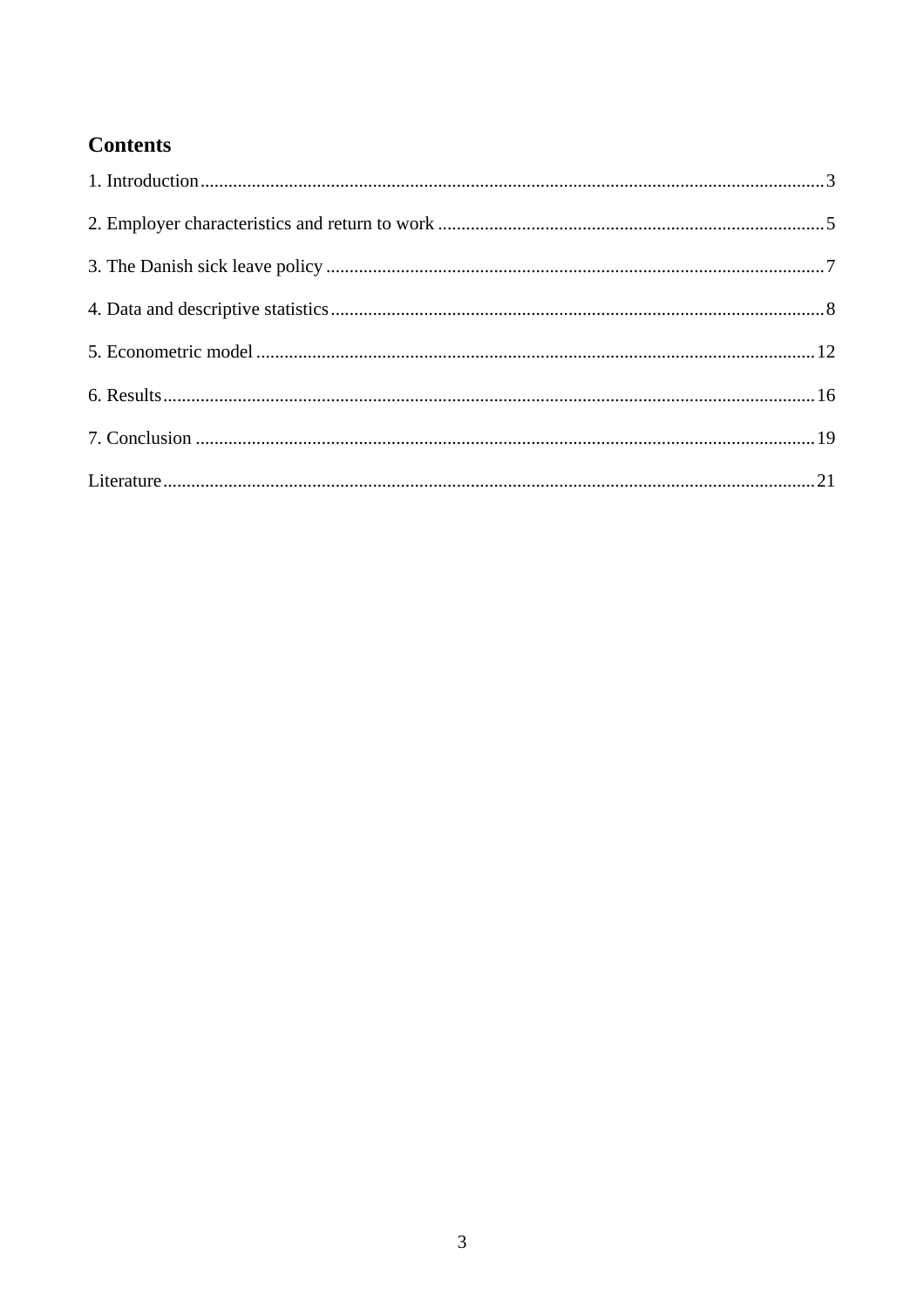# **1. Introduction**

Researchers generally accept that the employer is one of the most important agents influencing the labour market attachment of sick-listed workers. Despite this, limited empirical evidence exists about how important employers are, and how they influence the return to work process. So far research has mainly focused on the influence of individual characteristics as health and sociodemographic characteristics, and of economic incentives, vocational rehabilitation, medical treatment, and job characteristics as occupation and job demands (for reviews see Krause, et al., 2001; Høgelund, 2003). Studies of company characteristics and employer behaviour are sparse, yield contradictory findings, and often they provide no clue as to the causal mechanisms between employer conditions and the return to work of sick-listed workers (Krause, et al., 2001). This paper aims to cast additional light on the importance that employers have for the return to work of sick-listed workers.

The employer's decision to either dismiss or retain a sick-listed worker may influence a sick-listed worker's future labour market attachment. Cleary, dismissal may reduce sick-listed workers' probability of returning to work for the pre-sick leave employer. On the other hand, this effect may be spurious, meaning that only sick-listed workers with a negligible return-to-work potential are dismissed. Furthermore, dismissal may increase sick-listed workers' chance of returning to work for a new employer, because protection against dismissal may reduce the sick-listed workers search for a new job. The sparse empirical findings are inconclusive. While an American study suggests that dismissals reduce injured workers' probability of returning to work (Galizzi and Boden, 2003), a Danish study found that separation had no effect on long-term sick-listed workers' probability of returning to work for the pre-sick leave employer, and a weak positive effect on the probability of returning to work for a new employer (Høgelund and Holm, 2005).

We argue that the possible impact of dismissals on disabled workers' future labour market attachment only makes up half of the story. Apparently, previous research has not considered how employers' threat of dismissal affects sick-listed workers' behaviour. That is, does the risk of dismissal promote the return to work of long-term sick-listed workers?

To test the existence of such a threatening effect and of other employer-related variables, we use combined survey and register panel data of 419 long-term sick-listed workers. Controlling for observed and unobserved heterogeneity, we cannot identify that employers' dismissal threat affects the sick-listed workers' chance of returning to work. We also find that sick-listed workers' risk of separation from the pre-sick leave company increases with company size and that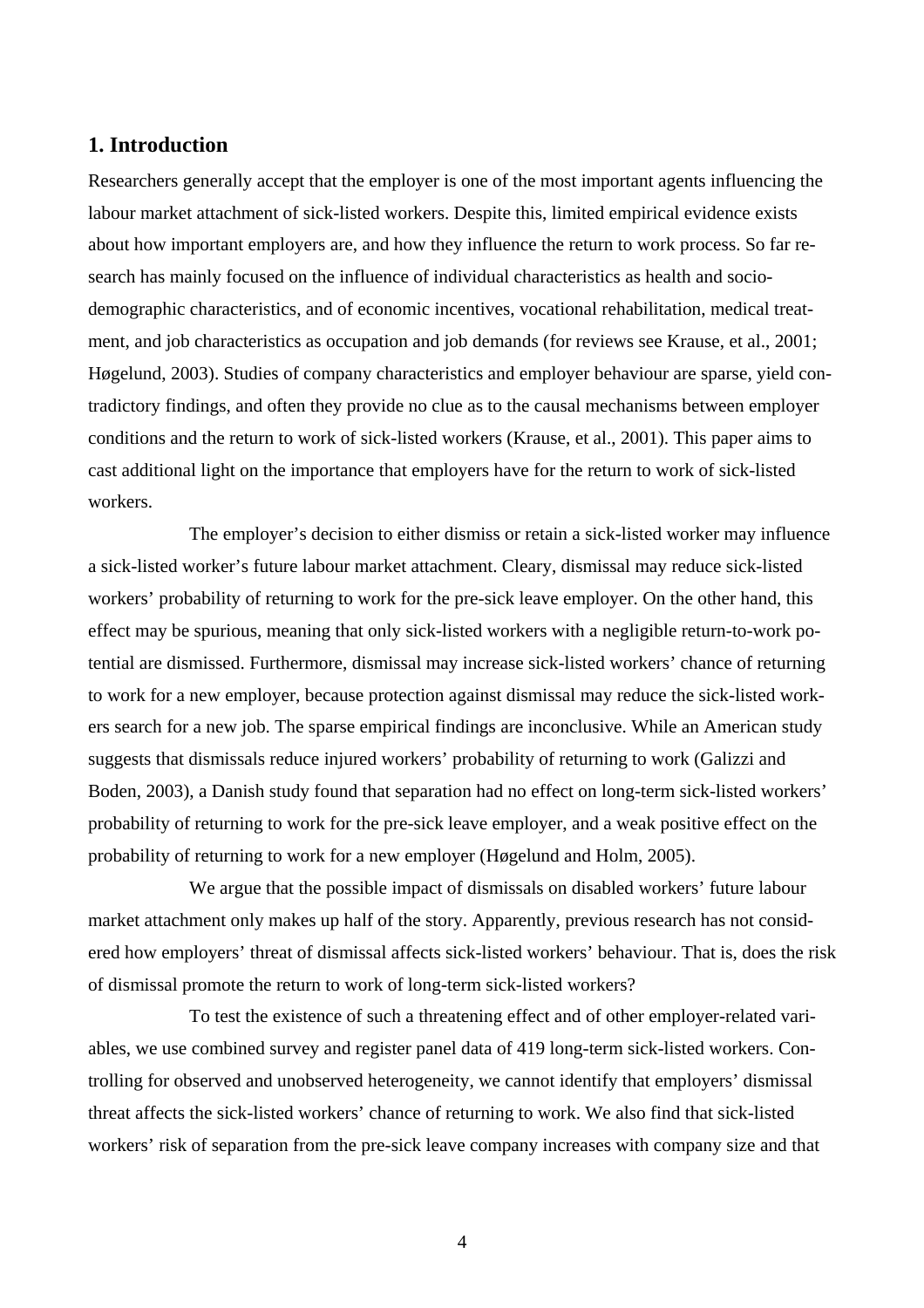those workers from companies with an increasing work force are more likely to return to work than sick-listed workers from stagnating companies.

## **2. Employer characteristics and return to work**

An overwhelming number of studies have investigated how individual characteristics influence sick-listed workers chance of returning to work (for recent reviews see Krause et al., 2001; Høgelund, 2003). Much fewer studies have assessed the importance of company policies, dismissals and employer characteristics.

Characteristics related to companies' organisational structure in the shape of company ownership and sizes have been found to influence the likelihood of returning to work. Several studies found that private ownership reduces the time off work (e.g. Cheadle et al., 1994; Galizzi and Boden, 1996; Infante-Rivard and Lortie, 1996). The findings about company size are contradictory. While some studies found that sick-listed workers return to work more quickly when company size is large (Aarts and Jong, 1992; Hunt and Habeck, 1993; Cheadle et al., 1994; Oleinick, Gluck, Guire, 1996; Galizzi and Boden, 1996), other studies found the opposite effect (Dasinger et al., 2000, Krause et al., 2001). We follow this line of research by studying the importance of company ownership, company size, and changes in company size.

Some studies have investigated whether companies' sick leave and personnel policies influence the time off work (Hunt and Habeck, 1993; Nassau, 1999; Amick III et al., 2000; Lund and Csonka, 2003). These studies suggest that the existence of company policies reduce sick leave durations. However, these studies fail to take account of selection problems: the effect of company policies might be spurious because healthy persons tend to work in companies with good sick leave and personnel policies. Aarts and de Jong (1992) used two-stage estimation to take account of selection problems. Their findings support the importance of 'consultancy policies' providing the workers with opportunities to influence the planning and organisation of every day work activities. Companies with consultancy policies had lower rates of workers enrolled in the disability benefit programme, which in turn increased the long-term sick-listed workers' likelihood of returning to work. However, the study does not support the influence of medical guidance and job adaptation policies.

In this paper we use a random effects hazard rate model to adjust for possible endogeneity of company policies. We exploit company-based register data to construct various measures of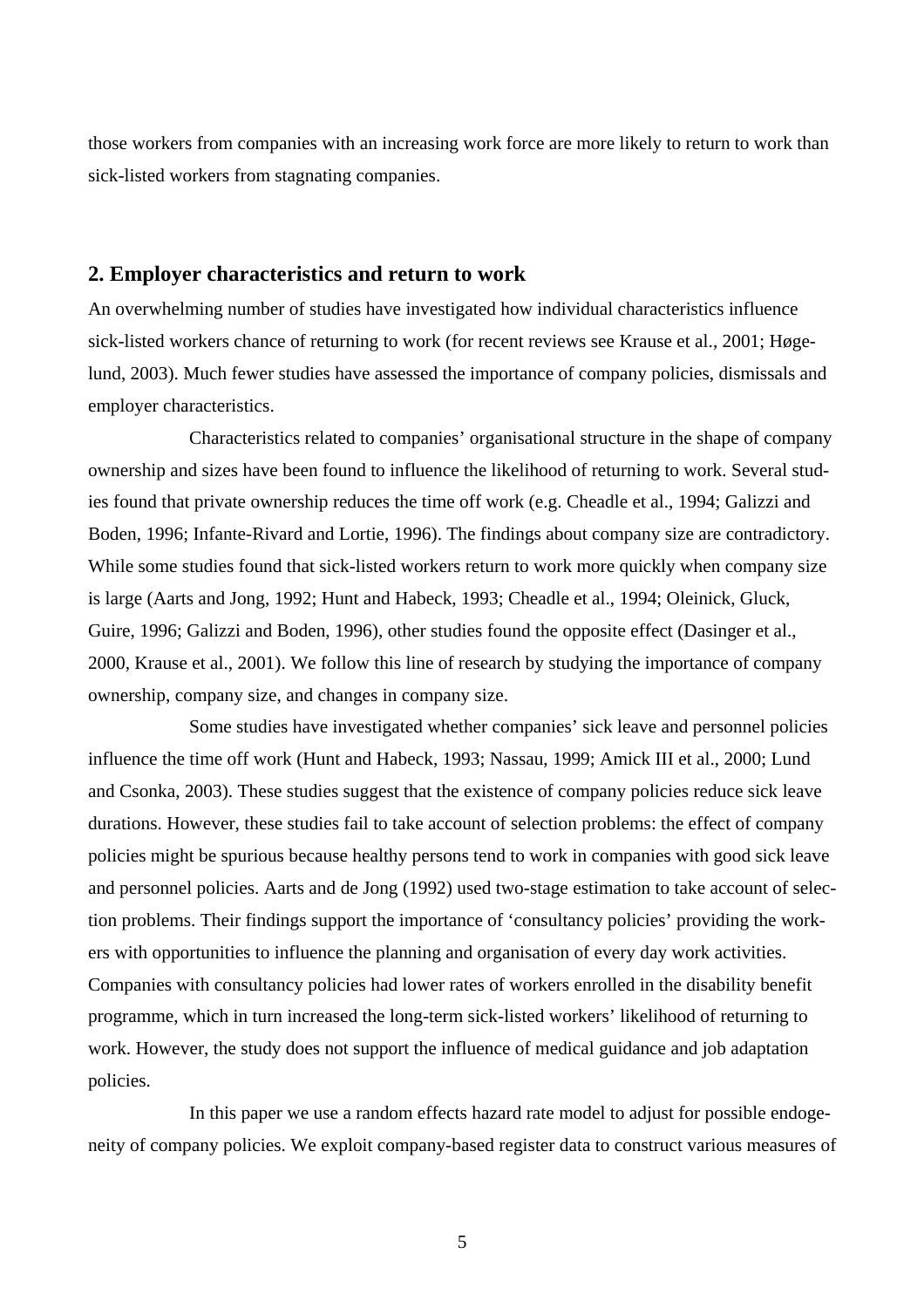companies' hiring and firing policies, which in turn enables us to investigate how these policies influence long-term sick-listed workers' return-to-work chances.

To shed light on the importance of employers' behaviour, researchers have also studied how employers' dismissal of sick-listed workers affects their chance of returning to work (Veerman and Palmer, 2001; Høgelund, 2002; 2003; Galizzi and Boden, 2003; Høgelund and Holm, 2005). Three of the studies controlled for unobserved differences between dismissed workers and workers who were not dismissed (Høgelund, 2003; Galizzi and Boden, 2003; Høgelund and Holm, 2005). These studies yield contradictory findings. For example, Høgelund and Holm (2005) found that separation had no effect on Danish long-term sick-listed workers' probability of returning to work with the pre-sick leave employer, and a weak positive effect on the chance of returning to work for a new employer. In contrast, Galizzi and Boden (2003), who studied American workers injured longer than one month, found that those who returned to work for a new employer had lower return-to-work rates than those who returned to work for the pre-injury employer.<sup>1</sup>

While previous studies have investigated how the observed dismissal of a sick-listed worker affects the worker's subsequent labour market pattern, we also study how the threat of dismissal influences sick-listed worker's probability of returning to work. In other words, do employers indirectly – through the potential dismissal of the sick-listed worker – increase the speed at which the sick-listed worker resumes work? To study this aspect we use a simultaneously estimated hazard rate model, using the estimated hazard rate of separation as a time-varying covariate in the estimation of the sick-listed workers' hazard rate of returning to work for the pre-sick leave employer.

 $\overline{a}$ 

<sup>&</sup>lt;sup>1</sup> In contrast to Høgelund and Holm (2005), the studies of Galizzi and Boden (2003) and Høgelund (2003) may be plagued by selection problems. Both studies used the instrumental variables approach and a two-stage estimation: the predicted probability of separation from the pre-injury employer was used as an explanatory covariate in a hazard rate model of returning to work. This approach may be problematic. Unless separation takes place at the very beginning of the sick leave spell workers who separate from the pre-injury employer are *par see* unable to have short return-to-work durations. In other words, the predicted probability of separation is not exogenous to returning to work.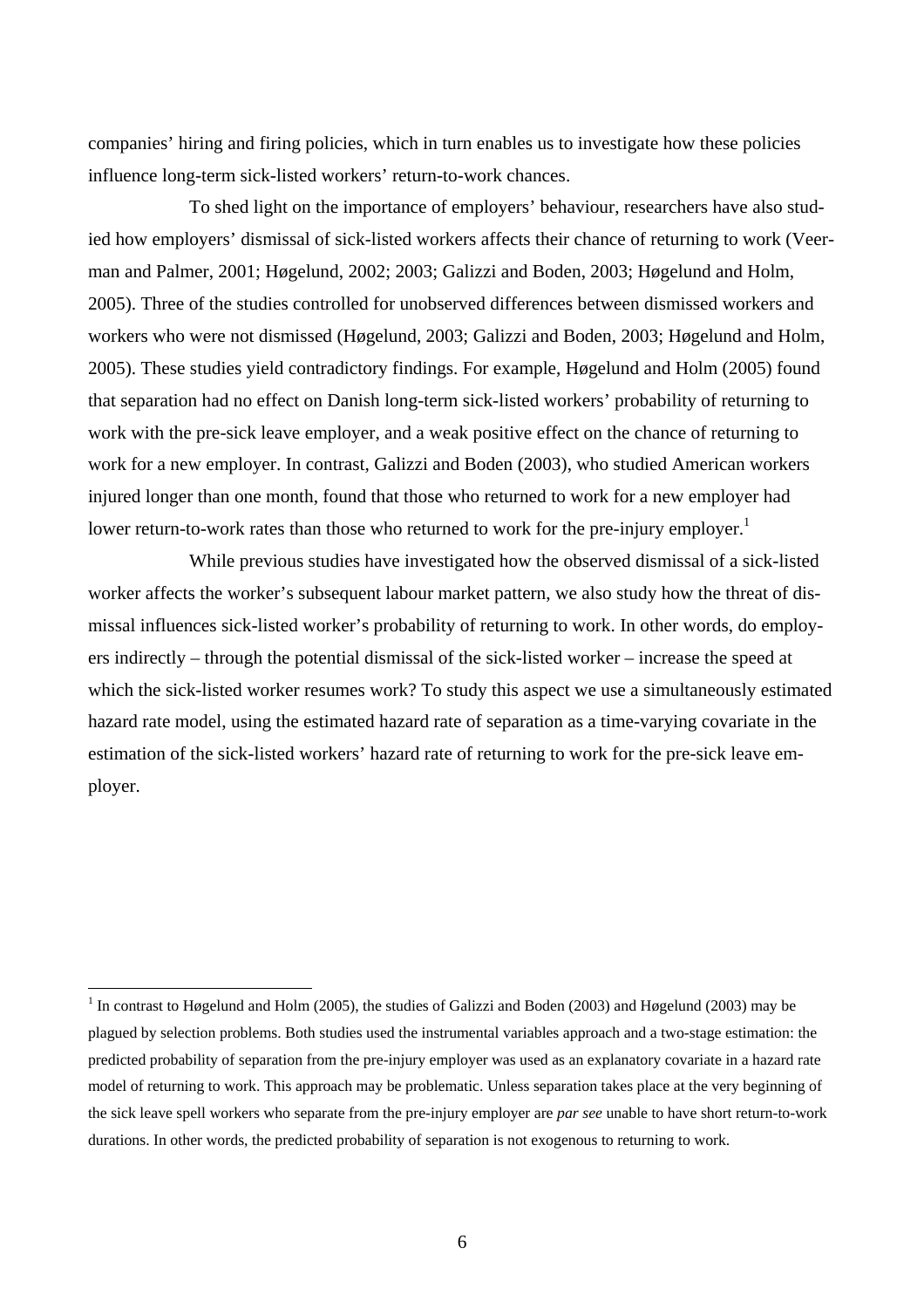#### **3. The Danish sick leave policy**

 $\overline{a}$ 

The public sickness benefit program covers wage earners, the self-employed and unemployed persons. The program covers sick leave resulting from both work-related circumstances and non-workrelated circumstances. The benefit equals the pre-sick leave wage with a maximum amount corresponding to the maximum unemployment benefit. Many employers continue to pay wage during sick leave, i.e. they pay the difference between the wage and the sickness benefit. Workers can normally receive sickness benefits for up to 12 months within a period of 18 months.

Municipalities are obliged to assess all cases of sickness benefits within eight weeks after the first day of the sick leave. Thereafter they must make follow-up assessments every fourth week in complicated sickness cases and every eighth week in uncomplicated cases.<sup>2</sup> At follow-up the municipal case worker must verify that the sick-listed individual is entitled to receive the benefit, i.e. suffers from a medical condition, and, if necessary, establish activities to improve or retain the sick-listed worker's labour market attachment. The assessment must rely on updated medical, social, and vocational information, and it should take place in cooperation with the sick-listed worker, the employer, medical experts, vocational rehabilitation institutions, and other relevant agents.

To promote a swift return to work, the municipal case worker can initiate various vocational rehabilitation measures and vocational services. These measures include reduced working hours with supplementary sickness benefits, financial support for workplace adaptations and aids, testing of work ability, job counselling, wage-subsidised job training, and educational measures.

If the sick-listed worker – despite medical treatment and vocational rehabilitation – cannot return to ordinary employment, the municipality may refer the sick-listed individual to a wage-subsidised job. These wage-subsidised jobs are tailored to the sick-listed individual's working capacity. Sick-listed workers with permanently reduced working ability who are unable to work in a wage-subsidised job are eligible to disability benefits.<sup>3</sup>

Municipalities have strong incentives to apply active measures that facilitate labour market reintegration. In addition to the sickness benefit program, municipalities are responsible for the administration of social assistance, vocational rehabilitation, disability benefit, and a wage subsidy program. Municipalities receive partial state reimbursement for these benefits with a higher

<sup>&</sup>lt;sup>2</sup> During the observation period, municipalities had to perform follow-up assessments every 13 weeks.

<sup>&</sup>lt;sup>3</sup> At the time of this study the law required that the applicant's earnings ability had to be permanently reduced by at least 50 percent for him or her to receive disability benefit.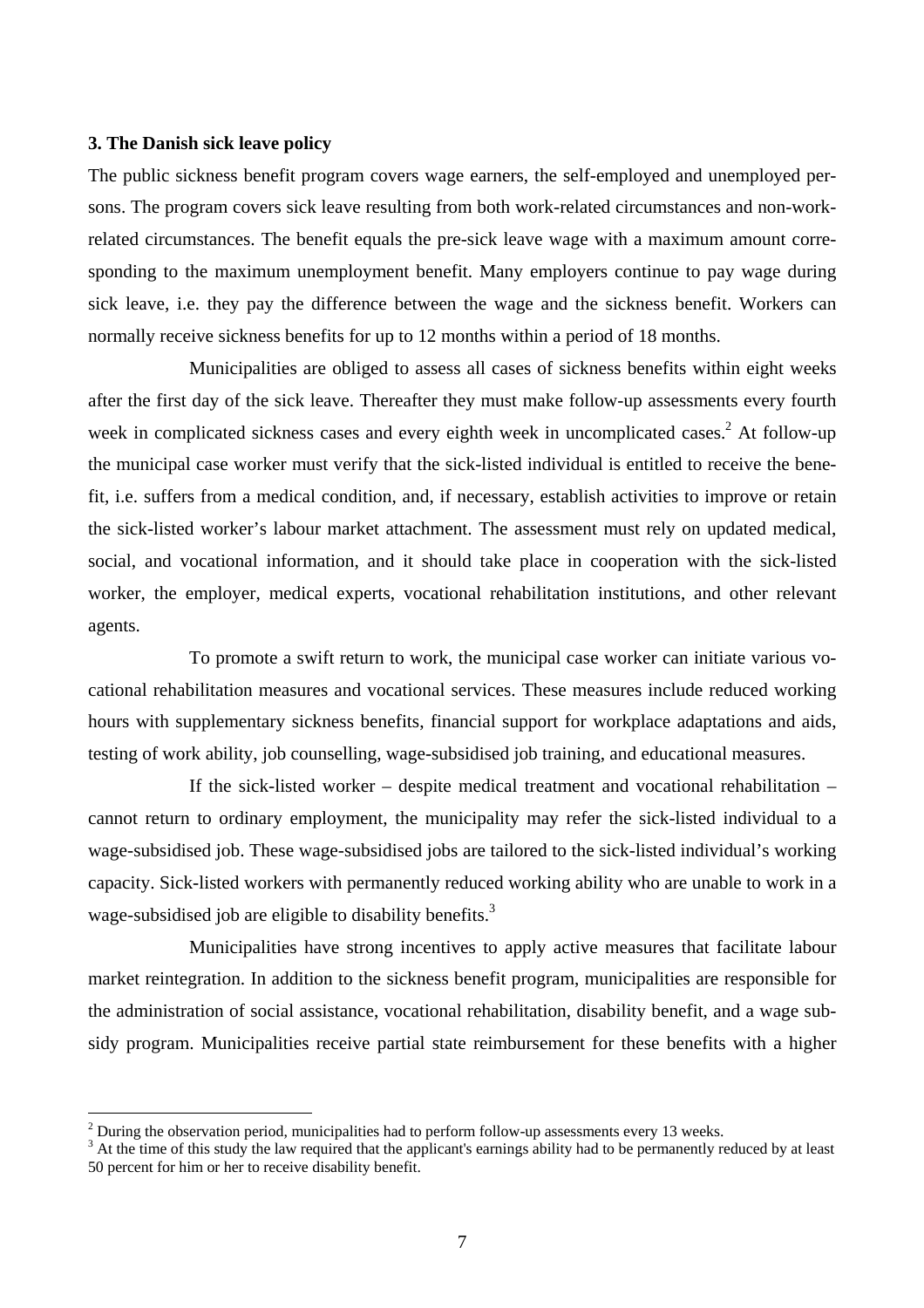reimbursement rate for active measures such as vocational rehabilitation and wage subsidies than for passive measures such as sickness benefits and, in particular, disability benefits.<sup>4</sup>

Employers' responsibility for sick-listed workers is relatively limited (Høgelund, 2003). Thus, employers are only responsible for the financing of sickness benefits for the first two weeks of a sick leave, while sick leave exceeding two weeks and disability benefits are financed by public authorities.<sup>5</sup> As the Danish protection against dismissals during sick leave is relatively limited, employers can relatively easily dismiss people on sick leave. A comparative study of private sector workers sick-listed for at least 3 months found that 50 percent of the Danish workers were dismissed compared to only 11 percent of the Dutch workers (Høgelund, 2003). It was especially easy for employers to dismiss white-collar workers during the study period: if specified in the employment contract, employers could dismiss a worker with a one-month's notice when the worker had been sick-listed for 120 days within one year.

#### **4. Data and descriptive statistics**

 $\overline{a}$ 

The data consists of a five-year panel of 419 long-term sick-listed workers combined with register data about the sick leave employers. The panel comprises information about workers who in the fourth quarter of 1995 had been continuously sick-listed for 90-120 days with low back pain, were fully work incapacitated, and between 18 and 55 years. The sample was draw from 24 municipalities in Denmark. Data has been collected on four occasions: approximately 5½ months after the first day of work incapacity, 13 months, 25 months and 56 months after the first day of work incapacity. 604 workers were approached and 514 participated in the first interview (85 percent), and 445 persons participated in the second interview (87 percent). These 445 persons, minus 26 persons with missing information on the dependent variables and covariates, constitute the sample used in the analyses.

<sup>&</sup>lt;sup>4</sup> The municipalities' incentives for applying active measures rather than passive benefit awards were put in place in 1999. Before 1999, during most of the observation period, the state refunded 50 percent of all municipality benefit expenditures.

During the study period, public employers were responsible for the financing of sickness benefits for the entire sick leave period.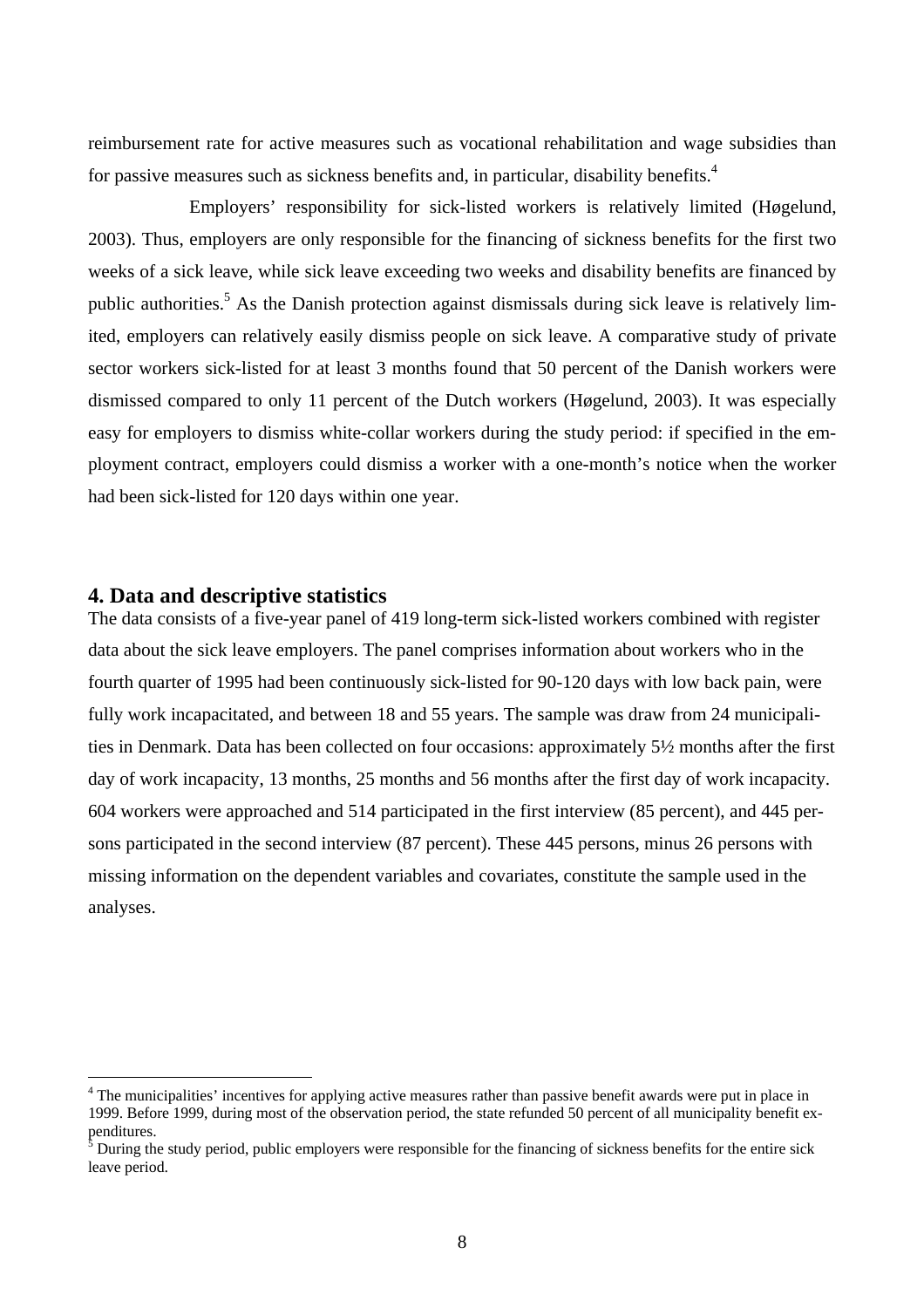In our analytical model, we divide the return-to-work process in two parts. The first part lasts from the onset of the sick leave until the sick-listed worker is either separated from the pre-sick leave employer or returns to work for this employer. For individuals who are separated, the second part lasts from separation until the sick-listed worker returns to work for a new employer.<sup>6</sup> Following this model, the competing risk duration until separation or returning to work for the presick leave employer and the single risk duration until returning to work for a new employer are the two outcome durations in our analysis.

Seventy three percent of the respondents were separated from their pre-sick leave employer during the sick leave. Of these 308 persons, 84 percent were dismissed after on average 5.1 months, while 16 percent quitted themselves after on average 5.0 months. To limit the number of estimated coefficients, we do not distinguish between dismissals and quits.

In total 58 percent of the sick-listed workers returned to ordinary work (without public wage subsidies). In the first stage of the model, 26.5 percent returned to work for their pre-sick leave employer after on average 9.1 months off work. In the second stage 43.2 percent returned to work after on average 17.5 months of unemployment.<sup>7</sup>

The data includes information about the sick-listed workers' socio-demographic characteristics, labour market experience before the sick leave, and two health indicators. All the covariates are measured at the first interview. The socio-demographic characteristics comprise gender, age, educational attainment, and seniority with the pre-sick leave employer. One health indicator is a 10-point pain intensity scale, where 1 means "no pain" and 10 means that pain is as a strong as possible. Another health measure comprises the number of weeks sick-listed during the twelvemonth preceding the present sick leave spell.<sup>8</sup>

 $\overline{a}$ 

 $6$  For the first part of our model, we only use data from the first three panels, i.e. for the first two years, because information about separations only was gathered during this period. For the second part, we use data from the complete

<sup>&</sup>lt;sup>7</sup> Among these 133 persons, 23 returned to work for the pre-sick leave employer and 110 returned to work for a new employer. To simplify the analysis, we do not distinguish between turning to work for the pre-sick leave employer and a new employer (both exit states are called returning to work for a new employer).<br><sup>8</sup> We include this covariate as an instrumental variable that affects the probability of separation but not the probability

of returning to work. Thus, a person who were sick-listed for many weeks during the 12 months preceding the present sick leave should have a relatively high risk of dismissal, because the Danish job-protection stipulations in many cases allowed employers to dismiss sick-listed workers when they had had 120 days of sick leave within a year, see section 3. At the same time these job-protection stipulations should not influence a sick-listed worker's probability of returning to work, except indirectly through dismissal. However, our analyses show that sick leave in the preceding year does not influence on the probability of separation, see section 6.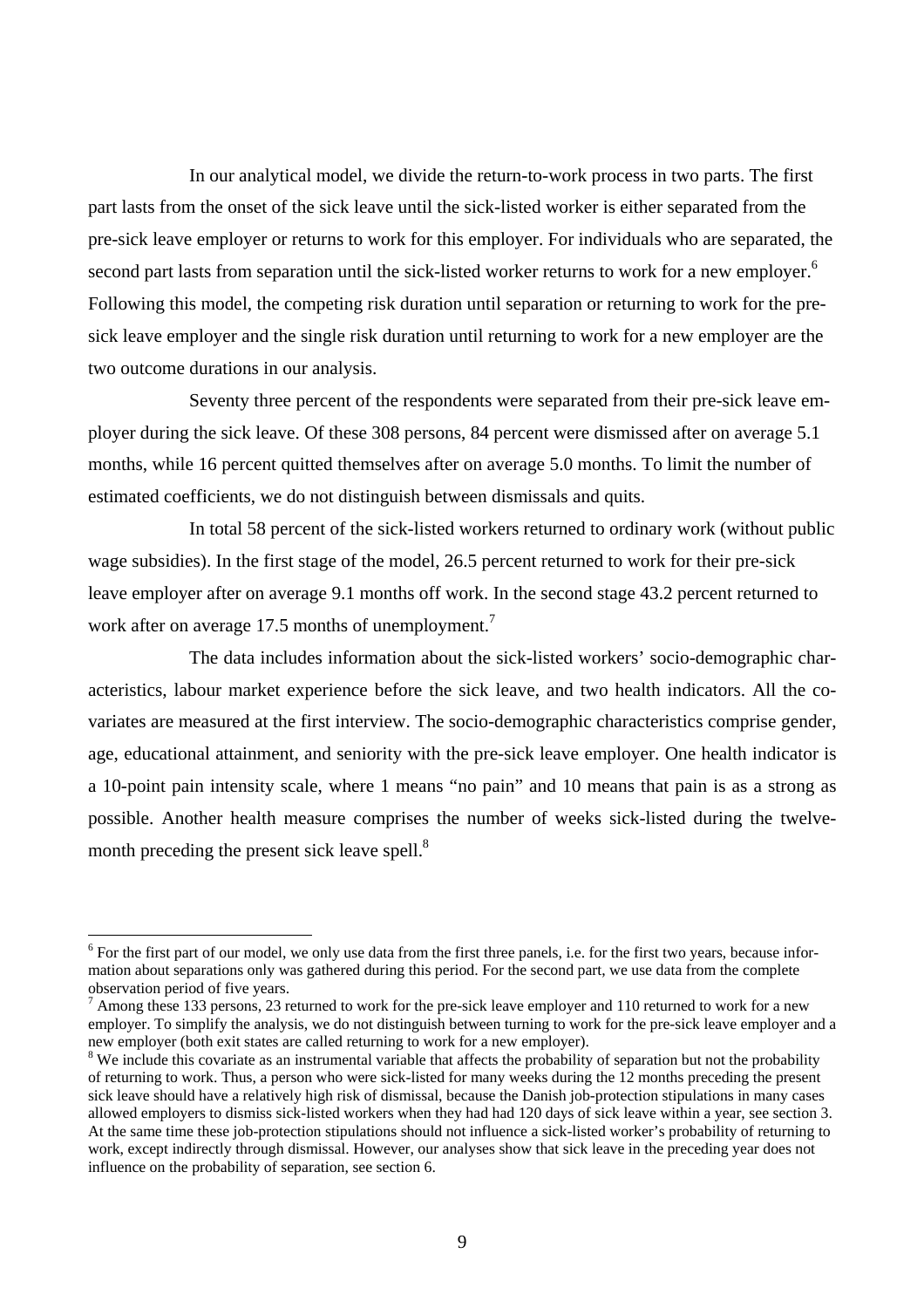We also include a time-varying dummy indicator of the sick-listed worker's enrolment in vocational rehabilitation in the form of education. Thus, previous studies show that sick-listed workers' probability of returning to work decreases significantly during enrolment in education (Høgelund and Holm, 2005; 2006). To avoid the possible bias arising from such a lock-in effect, we include a time-varying dummy indicator that equals one during enrolment in education and zero otherwise. Before separation 5 percent participated in education during their sick leave, whereas after separation 37 percent participated in education during their sick leave. On average they started education 14.5 months after the first day of their sick leave and ended it 6.5 months later

In addition to individual characteristics, we use information about characteristics of the pre-sick leave employer, i.e. the plant. For each sick-listed worker we gathered information about the sick leave employer from Statistic Denmark's 'Integrated Database for Labour Market Research' (IDA). IDA covers all plants and individuals living in Denmark. All workers who are attached to a plant on the  $30<sup>th</sup>$  of November are recorded each year. To obtain information about the composition of the employees of the sick leave plants we add data about monthly receipt of sickness benefit, unemployment insurance benefit and social assistance from Statistic Denmark's register of 'Recipient of Income Compensating Benefits'.

We calculate four covariates of the plants' hiring and firing policies. These covariates include two job-turnover measures: the number of new workers as percentages of the plant's total number workers, and the number of workers who left the plant as percentages of the plant's total number of workers. We also calculate the fraction of workers recruited from social security benefits and the fraction of workers entering a social security program after having left the plant. Both covariates concern the period between 1989 and 1994. We expect that employers who often hire workers from social security benefits are more socially responsible and therefore more inclined to retain sick-listed workers than to employers hiring already employed workers. Similarly, we assume that employers relatively often retain their sick-listed workers when the rate of separated workers entering social security programs is low.

In our final analyses we only use one of the hiring and firing covariates, because initial analyses showed that the four hiring and firing covariates are strongly correlated. Furthermore, none of the 'hiring and firing' covariates are strongly correlated with the two outcome variables, i.e. separation from the pre-sick leaves employer and returning to work for this employer. Consequently, as the fraction of workers recruited from social security benefits showed the strongest association with the two outcome variables, we include this covariate in our analysis.

10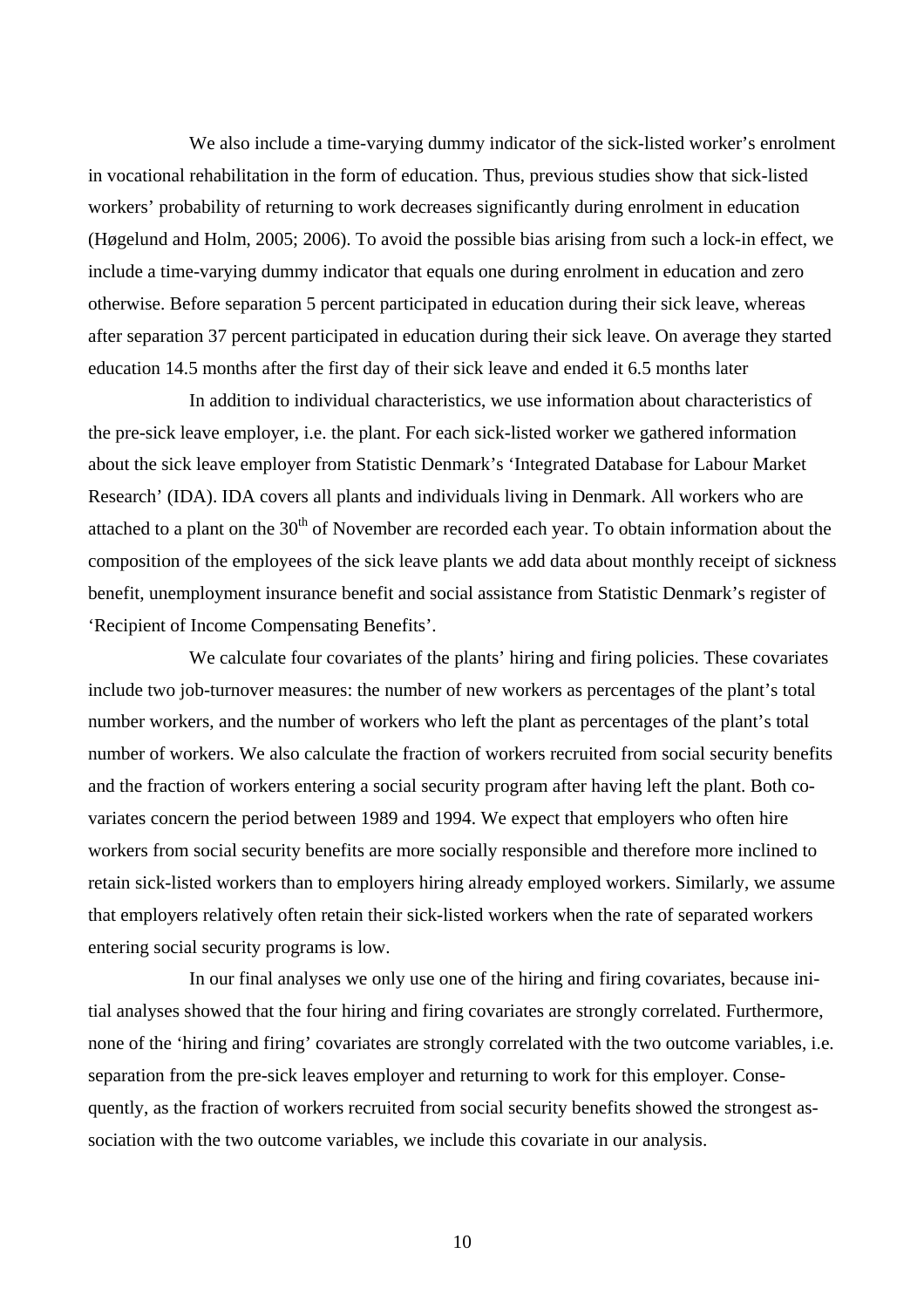In addition to the measure of the fraction of workers recruited from social security benefits, we include three company characteristics: plant ownership (publicly versus privately), the number of workers, and the growth in the number of workers (between the sick-leave year and one year before).

Information about the sick leave plants was obtained for 83 percent of the 419 individuals in the sample. $9$  To limit the number of missing observations in the analyses we code a dummy variable that equals one when information about the sick leave plant is missing and zero otherwise. With this indicator variable we can test whether observations with missing information about plant characteristics behave differently from observations with plant information, while maximizing the number of observations used in the estimations.

Finally, in the estimation of the return to work of sick-listed workers who separate from the pre-sick leave employer, we include a time-varying covariate of the unemployment rate, because it is likely that the local unemployment level affects the sick-listed individuals' chances of returning to work.

Table 1 shows descriptive statistics for individual variables and plant level variables.

| <b>Variables</b>                                          | <b>Mean</b> | <b>Standard</b><br>deviation | <b>Minimum</b> | <b>Maximum</b> |
|-----------------------------------------------------------|-------------|------------------------------|----------------|----------------|
| In the estimation of separation and returning to work for |             |                              |                |                |
| pre-sick leave employer $(n=419)$                         |             |                              |                |                |
| Returning to work for pre-sick leave employer             | 0.236       | 0.425                        | 0.000          | 1.000          |
| Separated from pre-sick leave employer                    | 0.735       | 0.195                        | 0.000          | 1.000          |
| Months until separation                                   | 3.497       | 3.661                        | 1.000          | 24.000         |
| Sex (female=1)                                            | 0.573       | 0.495                        | 0.000          | 1.000          |
| Age                                                       | 39.298      | 9.507                        | 18.000         | 55.000         |
| Primary education <sup>1)</sup>                           | 0.067       | 0.250                        | 0.000          | 1.000          |
| Secondary education <sup>1)</sup>                         | 0.737       | 0.441                        | 0.000          | 1.000          |
| Tertiary education <sup>1)</sup>                          | 0.196       | 0.397                        | 0.000          | 1.000          |
| Seniority                                                 | 83.117      | 89.707                       | 0.000          | 406.875        |
| Ownership (public=1)                                      | 0.317       | 0.466                        | 0.000          | 1.000          |
| Pain intensity 1-10                                       | 5.597       | 2.322                        | 1.000          | 10.000         |
| Weeks sick-listed the year before the present sick leave  | 3.766       | 7.633                        | 0.000          | 51.000         |
| Yearly mean for proportion of hired workers coming from   |             |                              |                |                |
| social security benefits                                  | 0.530       | 0.180                        | 0.000          | 1.000          |
| Number of employees (divided by 100)                      | 2.619       | 7.740                        | 0.000          | 67.170         |
| Growth in number of employees <sup>2)</sup>               | 0.070       | 0.244                        | $-0.333$       | 2.083          |
| Plant information missing                                 | 0.169       | 0.376                        | 0.000          | 1.000          |
| Participated in an educational measure during sick leave  | 0.053       | 0.050                        | 0.000          | 1.000          |

## **Table 1. Descriptive statistics**

 $\overline{a}$ 

The attrition was caused by two circumstances. In Denmark all companies are identified through a unique company code. This code was missing or incorrect in 8 percent of our data. Furthermore, IDA is unable to properly identify certain municipal plants, e.g. homecare and childcare institutions. This problem caused 8 percent missing values.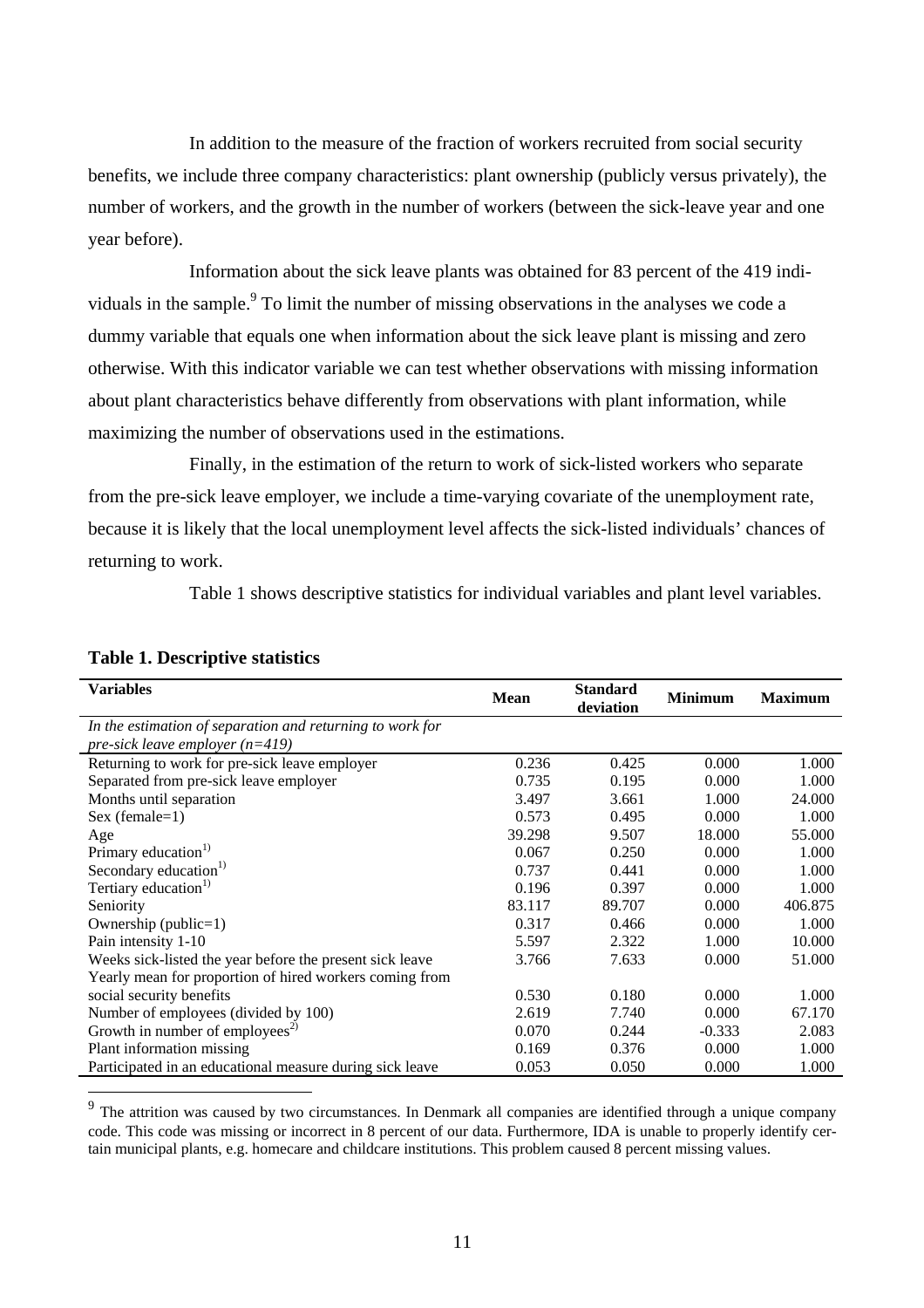| In the estimation of returning to work after separation  |        |       |        |        |
|----------------------------------------------------------|--------|-------|--------|--------|
| $(n=308)$                                                |        |       |        |        |
| Returning to work after separation                       | 0.432  | 0.245 | 0.000  | 1.000  |
| $Sex (female=1)$                                         | 0.591  | 0.492 | 0.000  | 1.000  |
| Age                                                      | 39.594 | 9.944 | 18.000 | 55.000 |
| Primary education <sup>1)</sup>                          | 0.081  | 0.274 | 0.000  | 1.000  |
| Secondary education <sup>1)</sup>                        | 0.744  | 0.437 | 0.000  | 1.000  |
| Tertiary education <sup>1)</sup>                         | 0.175  | 0.381 | 0.000  | 1.000  |
| Seniority (months, divided by 100)                       | 0.783  | 0.872 | 0.000  | 3.933  |
| Pain intensity 1-10                                      | 5.916  | 2.215 | 1.000  | 10.000 |
| County unemployment rate in percent                      | 10.851 | 2.316 | 7.300  | 16.199 |
| Participated in an educational measure during sick leave | 0.373  | 0.234 | 0.000  | 1.000  |

1): Primary education covers the compulsory school period, i.e. nine years of basic school, and other preparatory schooling such as high school. Secondary education includes all 'terminal' educations (preparing the students for entry directly into working life) except university degrees. Postsecondary education includes all types of university degrees. 2): Percentage increase between year t-1 and t (beginning of sick leave).

## **5. Econometric model**

In this section we propose an econometric model that will allow us to investigate the effect of employer behaviour and characteristics on Sick-listed workers' probability of returning to work.

We divide the return-to-work process in two. With the first part lasting from the beginning of the sickness spell until the sick-listed worker is either separated from the pre-sick leave employer or returns to work for this employer. Individuals who return to work for the pre-sick leave employer leave our analysis when they return to work. For individuals who are separated, the second part lasts from separation until the disabled individual returns to work for a new employer.

As a novelty we allow the risk of returning to work for the pre-sick leave employer and separation to be inter-related, i.e. the risk of separation affects the risk of returning to work. This is known in the econometrics literature as structurally dependent competing risks (Rosholm and Svarre, 2002, Yu, 2006). In our context, the idea of this approach is to capture the potential tendency of workers to return faster to work for their pre-sick leave employer the higher the probability of separation. In other words, separation might induce an incentive to return to work.

Our econometric model must then capture three hazard rates: two competing and interdependent hazards rates of returning to work for the pre sick leave employer and of separation from this employer and a third hazard rate of finding a new job, conditional on separation for the pre-sick leave employer.

Basically, we extend the proportional competing risk hazard rate model by including the hazard rate of separation as an argument in the hazard rate of returning to the pre-sick leave employer (e.g. van den Berg, 2001).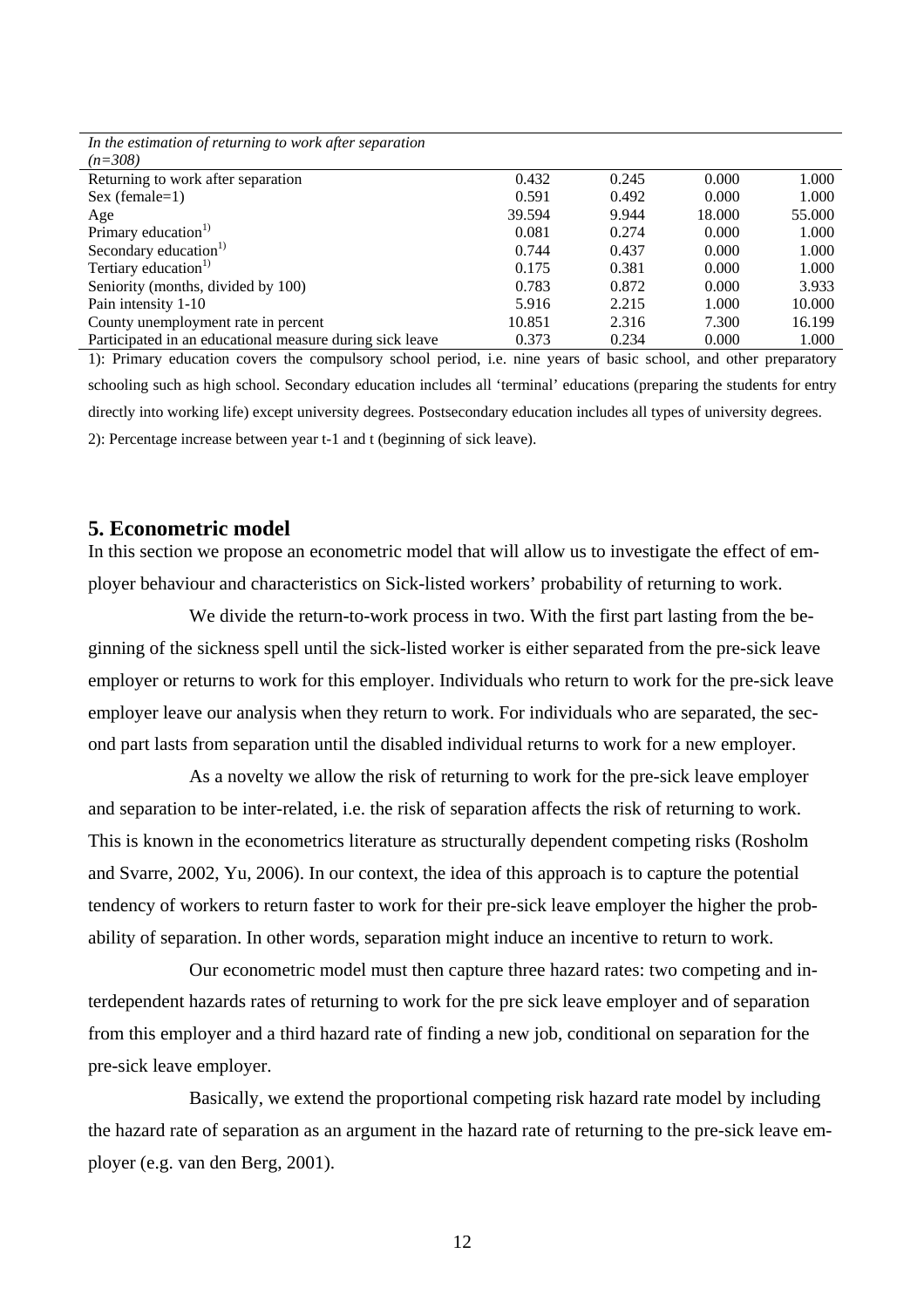We define the hazard rate of separation from the pre-sick leave employer as:

$$
\lambda_{s}(t) = \lambda_{s}^{0}(t) \exp\left(\beta_{s}^{'} x + v_{s}\right)
$$

Where  $\lambda_s^0$  (.) is a duration dependent function, capturing duration dependent features of the hazard rate. The model furthermore allows for duration independent covariates, *x*, and a random effect  $v<sub>s</sub>$  capturing the effect of unobserved covariates.

In a similar vein, we define the hazard rate to the pre-sick leave employer:

$$
\lambda_p(t) = \lambda_p^0(t) \exp\left(\beta_p^{\dagger} x + \varphi \lambda_s(t) + v_p\right)
$$

where the arguments are defined similarly to the hazard rate of separation, except that the hazard rate of separation now enters as an argument in the duration-dependent component of the hazard rate of returning to work for the pre-sick leave employer.

We now determine the survivor function of the sick leave duration from the pre-sick leave employer. This duration might end either by separation or returning to work for the pre-sick leave employer:

$$
S_1(t) = P(T \ge t \mid x, v_s, v_p) = \exp\left[-\int_0^t \sum_{j=s, p} \lambda_j(s)ds\right]
$$

Next we define the hazard rate of returning to work for a new employer, conditional on separation from the pre-sick leave employer:

$$
\lambda_n(t) = \lambda_n^0(t) \exp\left(\beta_n^{\dagger} x + \gamma_n^{\dagger} z(t) + v_n\right)
$$

where definitions are similar to the two other hazard rates expect that the hazard rate of returning to work for a new employer also depends on a duration-dependent covariate, *z(t)*. This covariate captures a possible lock-in effect from participation in vocational rehabilitation programs (Richardson and van den Berg, 2006). Vocational rehabilitation in the shape of education is predominantly offered to long-term sick-listed workers to redirect them to new occupations. While we do not study the effect of these programmes (see Høgelund and Holm, 2006), we need to take their potential effect into account. This is necessary because almost only sick-listed workers who separate from the pre-sick leave employer participate in educational measures, cf. Table 1. Hence, a lock-in effect may potentially explain observed differences in the hazard rates of returning to work between separated and non-separated workers.

The presence of time-varying covariates makes it more complicated to derive the survivor function of the duration until returning to work for a new employer, because we also have to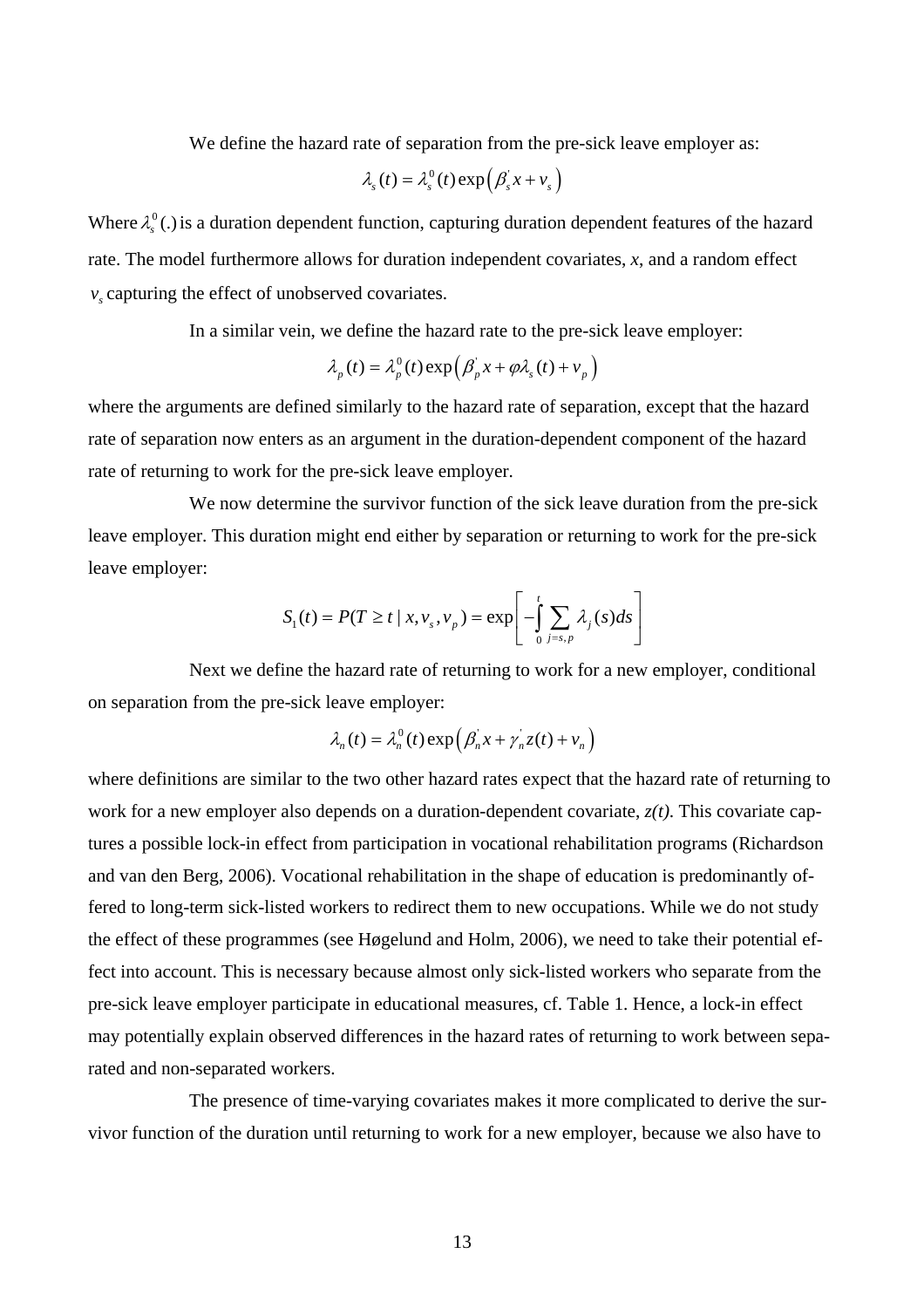incorporate the history of the time-varying covariate. Therefore, the survivor function of the duration until returning to work for a new employer is:

$$
S_2(t) = P(T \ge t \mid x, Z(0,t), v_n) = \exp \left[ -\int_0^t \lambda_n(s) ds \right],
$$

where  $Z(0,t)$  is the time path of the time varying covariate  $z(t)$  from time 0 to *t*, see Lancaster (1990).

To capture potential duration dependence from the duration until separation we include this duration as a covariate in the hazard rate of returning to work for a new employer. This covariate could be relevant if potentially new employers use the sick leave duration and the fact that the individual was separated from the pre-sick leave employer as a screening device. However, it is not clear what effect we should expect, because long durations until separation signals that it is worthwhile to wait for the sick-listed worker compared to individuals who are separated earlier. On the other hand, long sick leave durations may also indicate that the sick-listed individual lacks work-motivation. Note also, that by allowing the unobserved heterogeneity in the different hazard rates to be correlated, we also take into account a potential selection effect from unobservable in the analysis of returning to work for a new employer.

We specify a very flexible duration dependence of all three hazard rates in terms of the piece-wise constant hazard rate model, see van den Berg (2001). This means that within, says *M*, pre-specified intervals, the hazard rate remains constant and only shifts between intervals. More formally, we have that:

$$
\lambda_{jm}^{0}(t) = \exp(\tau_{jm}); c_{m-1} \leq t \leq c_{m}
$$

with

$$
d_m(t) = \begin{cases} 1 & \text{if } c_{m-1} \le t \le c_m; m = 1, 2, \dots, M \\ 0 & \text{otherwise} \end{cases}
$$

We can now write the survivor function of separation or returning to work for the pre-sick leave employer as:

$$
S_1(t) = \exp\left[-\int_0^t \sum_{m=1}^{m=M} d_m(t) \Big(\exp\left(\tau_{sm}\right) \exp\left(\beta_s x + v_s\right) + \exp\left(\tau_{pm}\right) \exp\left(\beta_p x + \varphi \lambda_s(t) + v_p\right) \Big) ds\right]
$$
  
\n
$$
= \exp\left[\sum_{m=1}^{m=M} \Delta_m \delta_m(t) \Big(\exp\left(\tau_{sm}\right) \exp\left(\beta_s x + v_s\right) + \exp\left(\tau_{pm}\right) \exp\left(\beta_p x + \varphi e^{\exp\left(\beta_s x + v_s\right)} e^{\exp\left(\tau_{sm}\right)} + v_p\right)\right)\right]
$$
  
\n(1)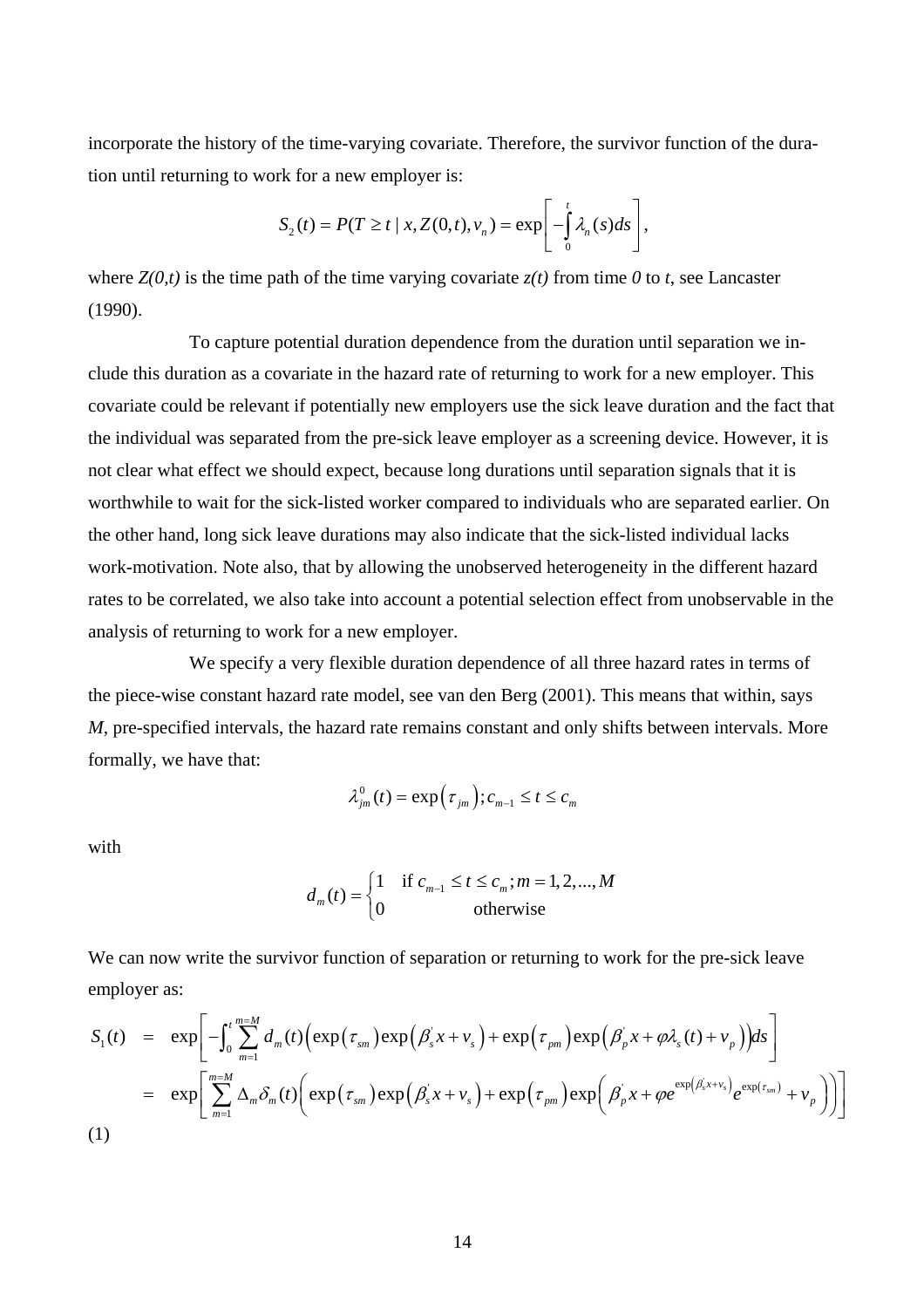where

 $\overline{a}$ 

$$
\Delta_m = \begin{cases} c_m - c_{m-1} & \text{if } t > c_m \\ t - c_{m-1} & \text{if } t < c_m \end{cases}
$$

and  $\delta_m = \sum_{m=1}^{m=m^*} d_m$ ,  $m^* = \max(m)$  and where the survivor function of returning to work for a new employer is defined in the same way as the survivor functions of separation and of returning to work for the pre-sick leave employer. 1  $\delta_m = \sum_{m=1}^{m=m^*} d_m$ ,  $m^* = \max_{c_m < t} (m)$  $\overline{\phantom{a}}$  $= max(m$ 

From (1) we find that the identification of the parameter  $\varphi$ , capturing the effect of the risk of separation on the hazard rate of returning to work for the pre-sick leave employer is obtained through the functional form and differences in baseline hazard rates between separation and returning to work for the pre-sick leave employer see Rosholm and Svarre  $(2002)$ <sup>10</sup>

Our survivor functions and hazard rates developed so far are conditional on the values of the unobserved heterogeneity. For estimation purposes we need to obtain unconditional survivor functions and hazard rates. To obtain these functions and rates, we use the method suggested by Heckman and singer (1984) and approximate the unknown distribution of unobserved heterogeneity by a multivariate discrete distribution and integrate out the unobserved heterogeneity by summing over all combinations of the discrete values of unobserved heterogeneity. This approach is also outlined in van den Berg (2001) and successfully applied in e.g. van den Berg et al. (2002). More specifically, we assume that each discrete outcome  $u_l = [u_{s,l}, u_{p,l}, u_{n,l}]$  has probability  $p_l$ ,  $l = 1,...,L$ . From this we arrive at the following log-likelihood of simultaneously observing a sick leave spell ending with either separation or returning to work for the pre-sick leave employer, and, conditional on separation, a sick leave spell ending with either returning to work for a new employer or right censoring:

$$
\ln L = \sum_{i} \ln \sum_{l} \left[ \lambda_n(t)^{d_n} S_2(t) \right]^{d_s + d_p} \lambda_s(t)^{d_s} \lambda_p(t)^{d_p} S_1(t) p(u_l) ,
$$

where  $d_j$ ,  $j = s$ ,  $p$ ,  $n$  are dummy indicator measuring whether a return to work for the pre-sick leave employer  $(j=p)$  or separation  $(j=s)$  has occurred, and  $d<sub>n</sub>$  is a dummy indicator measuring if a separated worker returns to work for a new employer.

 $10$  Further identification would be possible by exclusion restrictions and access to panel data. Unfortunately none of these options are available in this study.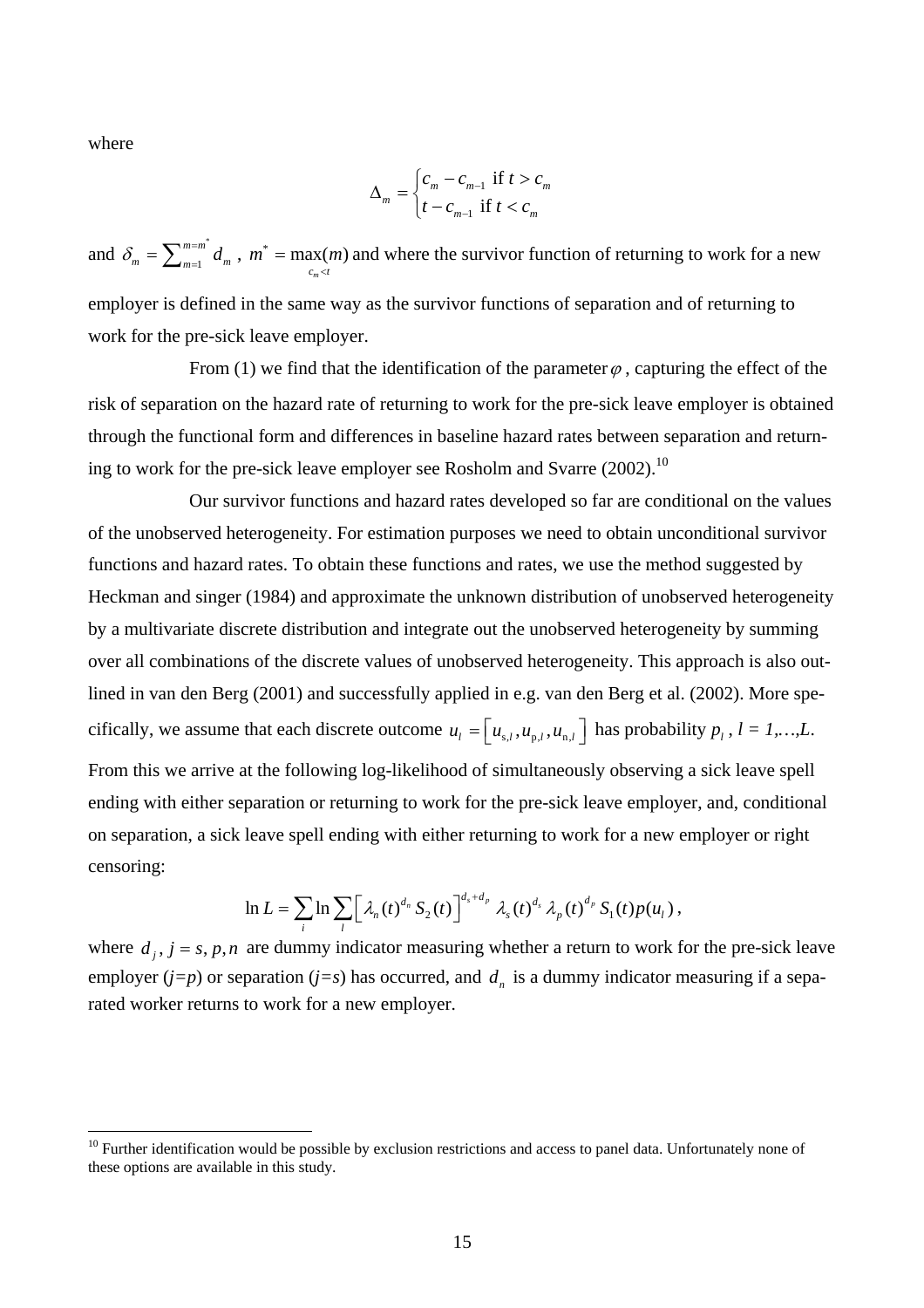## **6. Results**

Table 2 presents the estimates of a simultaneously estimated random effects hazard rate model of separation and of returning to work for the pre-sick leave employer and of returning to work for a new employer.

From Table 2 we see that that the employer's threat of dismissal does not affect the sick-listed worker's probability of returning to work for the pre-sick leave employer, i.e. the estimated hazard rate of separation has a weak and insignificant effect.

However, as our attempt to use previous sick leave as an instrument fail, cf. that our measure of 'the number of weeks sick-listed in the year before the present sick leave' does not affect separation; the insignificant effect of separation may reflect that it is endogenous to returning to work. Thus, if our random effects do not fully account for unobserved differences between sicklisted workers who are separated and workers who are not separated, our finding may reflect that workers with a high dismissal risk have unobserved characteristics that are associated with a low return-to-work potential. Consequently, we may underestimate the effect of the dismissal threat.

Put differently, without proper identification it is very difficult to disentangle the effect of the dismissal threat (indirect effect of the observed explanatory variables) from the direct effect of the explanatory variables. Furthermore, as the random effects are identified through the failure of the model without random effect to yield a good fit to the data, given the observed explanatory variables, it eventually becomes too difficult to fit all this with the data at hand. Thus, we would expect with better data (i.e. more and/or better instruments) that we could both fit the effect of the random effects and obtain a significant effect of the threat of dismissal.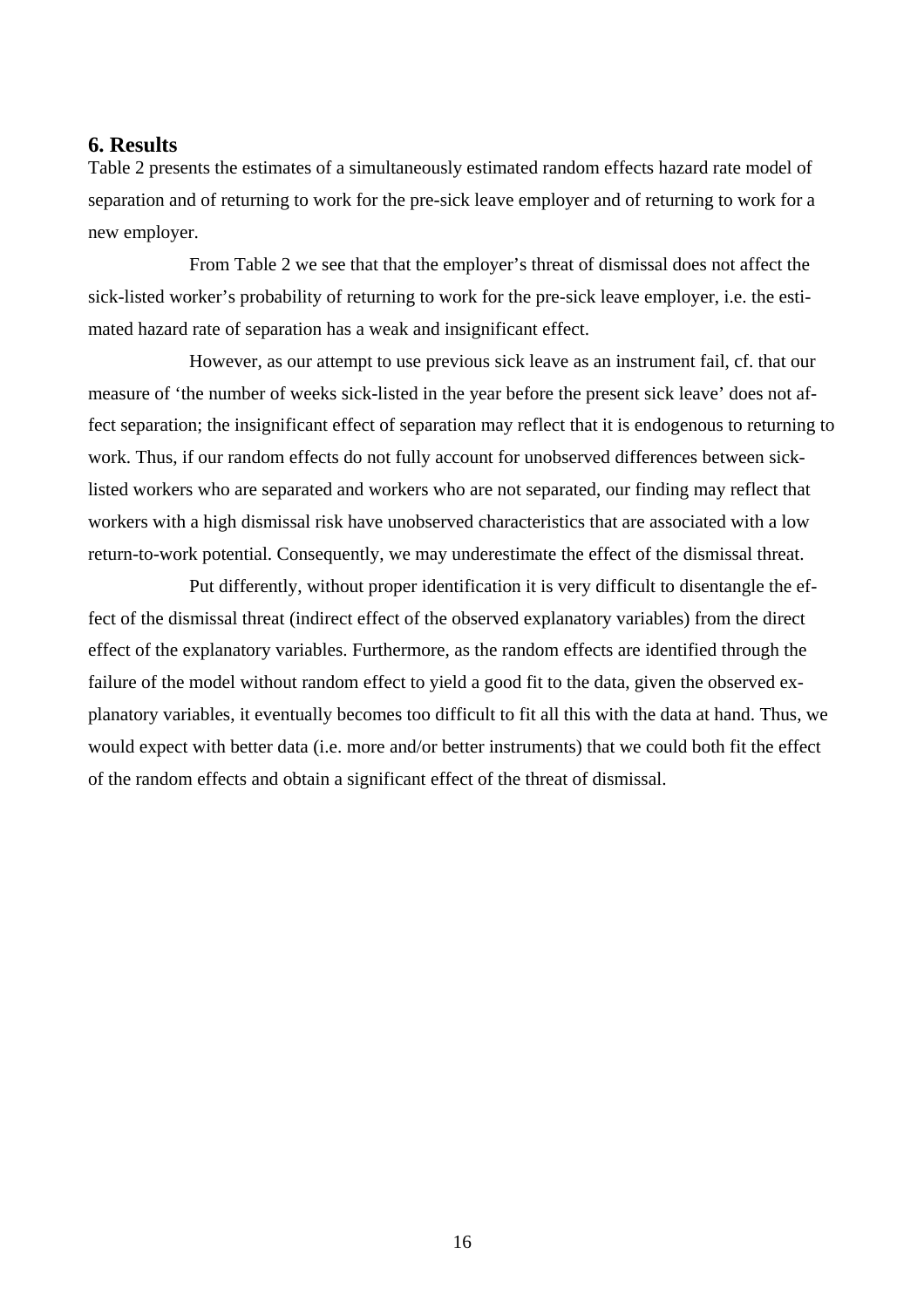|                                                                | <b>Separation</b> |            | Returning to work,<br>Pre-sick employer |            | Returning work,<br>new employer |            |
|----------------------------------------------------------------|-------------------|------------|-----------------------------------------|------------|---------------------------------|------------|
|                                                                |                   |            |                                         |            |                                 |            |
| Female (yes=1)                                                 | 0,075             | 0,140      | $-0,560$                                | $0,265**$  | $-0,513$                        | $0.184***$ |
| Age                                                            | 0,154             | 0,946      | $-2,969$                                | 1,559*     | $-3,810$                        | $1,106***$ |
| <b>Educational background</b>                                  |                   |            |                                         |            |                                 |            |
| Secondary education                                            | 0,069             | 0,319      | 1,008                                   | 0,756      | 0,831                           | 0,597      |
| Tertiary education                                             | $-0,067$          | 0,377      | 1,316                                   | $0,792*$   | 1,083                           | $0,620*$   |
| Seniority (number of months divided by 100)                    | $-0,561$          | $0,126***$ | 0,484                                   | $0,154***$ | $-0,332$                        | 0,166      |
| Ownership (public=1)                                           | 0,008             | 0,173      | $-0,363$                                | 0,310      |                                 |            |
| Pain intensity 1-10 (divided by 10)                            | 0,427             | 0,323      | $-3,152$                                | $0,535***$ | $-2,143$                        | $0,427***$ |
| Proportion of hired workers from social secu-<br>rity benefits | 0,212             | 0,421      | 0,723                                   | 0,680      |                                 |            |
| Number of employees (divided by 100)                           | 0,019             | $0,009**$  | 0,002                                   | 0,017      |                                 |            |
| Growth in number of employees                                  | 0,124             | 0,171      | 0,460                                   | $0,170***$ |                                 |            |
| Plant information missing (yes=1)                              | 0,281             | 0,301      | 0,045                                   | 0,528      |                                 |            |
| Participating in education                                     | $-0,906$          | 0,804      | $-0,313$                                | 0,756      | 2,524                           | $0,718***$ |
| Estimated dismissal risk                                       |                   |            | 0,230                                   | 1,432      |                                 |            |
| Number of weeks sick-listed in the year be-                    |                   |            |                                         |            |                                 |            |
| fore the present sick leave                                    | 0,906             | 0,848      |                                         |            |                                 |            |
| Duration until separation                                      |                   |            |                                         |            | 2,414                           | 4,138      |
| Unemployment level                                             |                   |            |                                         |            | $-0,288$                        | 0,406      |
| Baseline, 0-6 months                                           | $-5,158$          | $1,002***$ | $-1,649$                                | 1,139      | $-2,539$                        | 1,937      |
| Baseline, 7-12 months                                          | $-4,397$          | $0,901***$ | $-1,102$                                | 1,128      | $-2,230$                        | 1,944      |
| Baseline, 13-18 months                                         | $-3,788$          | $0.690***$ | $-1,987$                                | 1,178*     | $-2,297$                        | 1,941      |
| Baseline, 19 months and more                                   | $-5,533$          | $0.788***$ | $-3,470$                                | $1,253***$ | $-2,789$                        | 1,916      |
| Random effects <sup>1)</sup>                                   | 3,764             | $0.658***$ | $-1.000$                                |            | 1,115                           | 1,681      |
| Fraction of observations with random effects                   | 0.766             |            | 0.766                                   |            | 0.766                           |            |

**Table 2. Random effects hazard rate model of separation, of returning to work for pre-sick leave employer, and of returning to work for a new employer.**

Note: N=419 in the model of separation and returning to work for pre-sick leave employer, and n=308 in the model of returning to work for a new employer. The hazard rate models are estimated simultaneously. See table 1 for further information about the covariates. Significance levels: \*\*\* significant at 1%, \*\* significant at 5%, \* significant at 10%. 1): Due to difficulties of optimizing the log-likelihood, the mass-point with respect to return to the previous employer was fixed to -1. Grid search over possible values suggested that this is an optimal choice.

Our analysis suggests that employers' dismissal of sick-listed workers affects the sick-listed workers' subsequent labour market attachment negatively. The employers' decision to either dismiss or retain a sick-listed worker is captured in our model as we allow the hazard rate of returning to work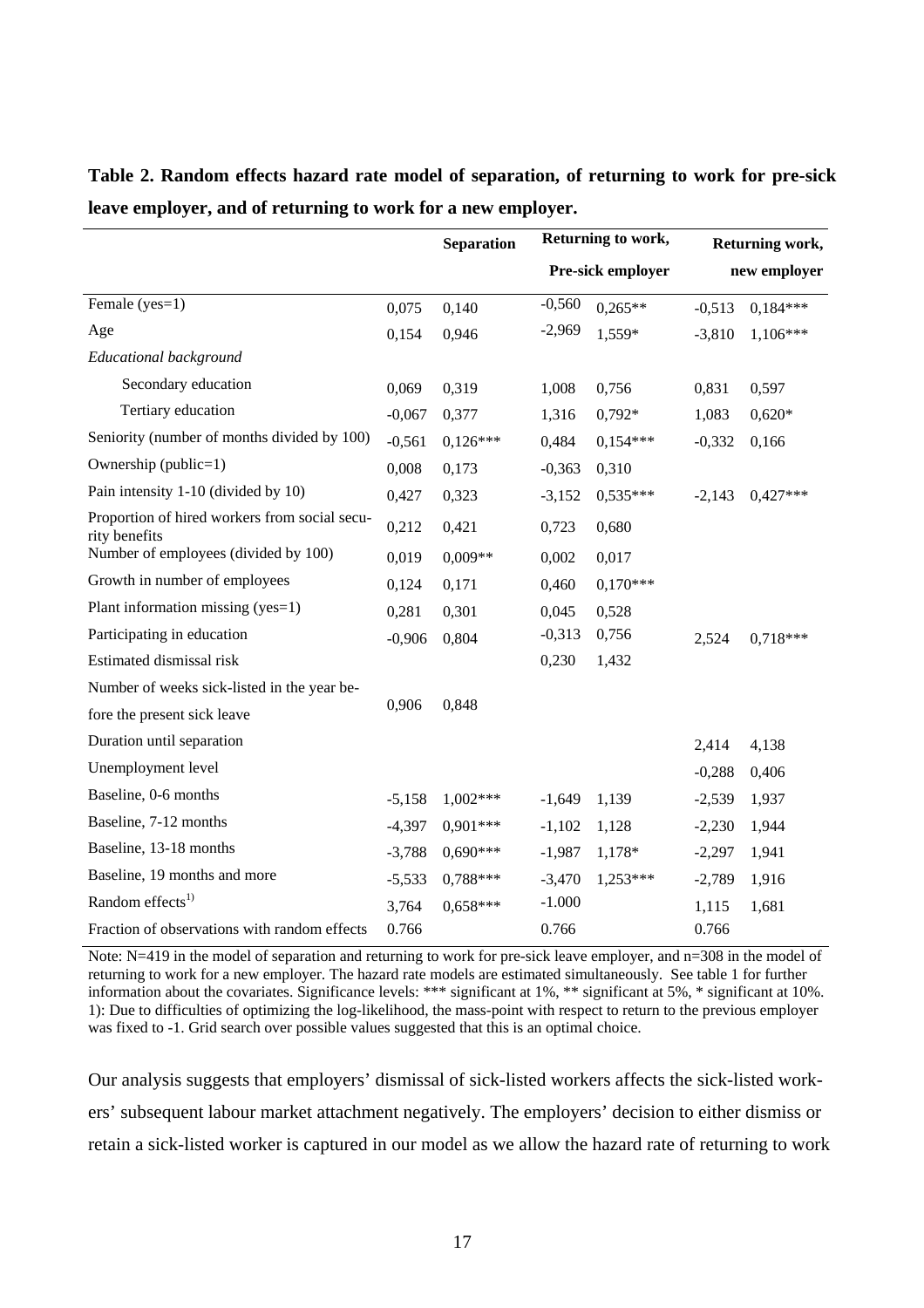to dependent on whether the sick-listed individual is separated from the pre-sick leave employer. Thus, for an individual with given characteristics, the baseline hazard rate of returning to work for the pre-sick leave employer measures the probability of returning to work for sick-listed workers who are not separated from their employer. Similarly, for an individual with given characteristics, the baseline hazard rate of returning to work for a new employer measures the probability of returning to work for sick-listed workers who are separated from the pre-sick leave employer. Therefore, a comparison of the two baseline hazard rates depicts the effect of separation. Figure 1 illustrates the effect of separations on a 'standard sick-listed worker' who is separated from the pre-sick leave employer after 5 months (with all other covariates set equal to the reference category).



**Figure 1: Illustration of the effect of separations on the hazard rate of returning to work.** 

From Figure 1 we see that a sick-listed worker who is not separated from the pre-sick leave employer has a higher probability of returning to work than a worker who separates from the pre-sick leave employer.

Table 2 suggests that plant size (number of employees) and plant growth (growth in the number of employees) have a bearing on the sick-listed workers' labour market attachment. Thus, sick-listed workers from big companies have a higher risk of separation than sick-listed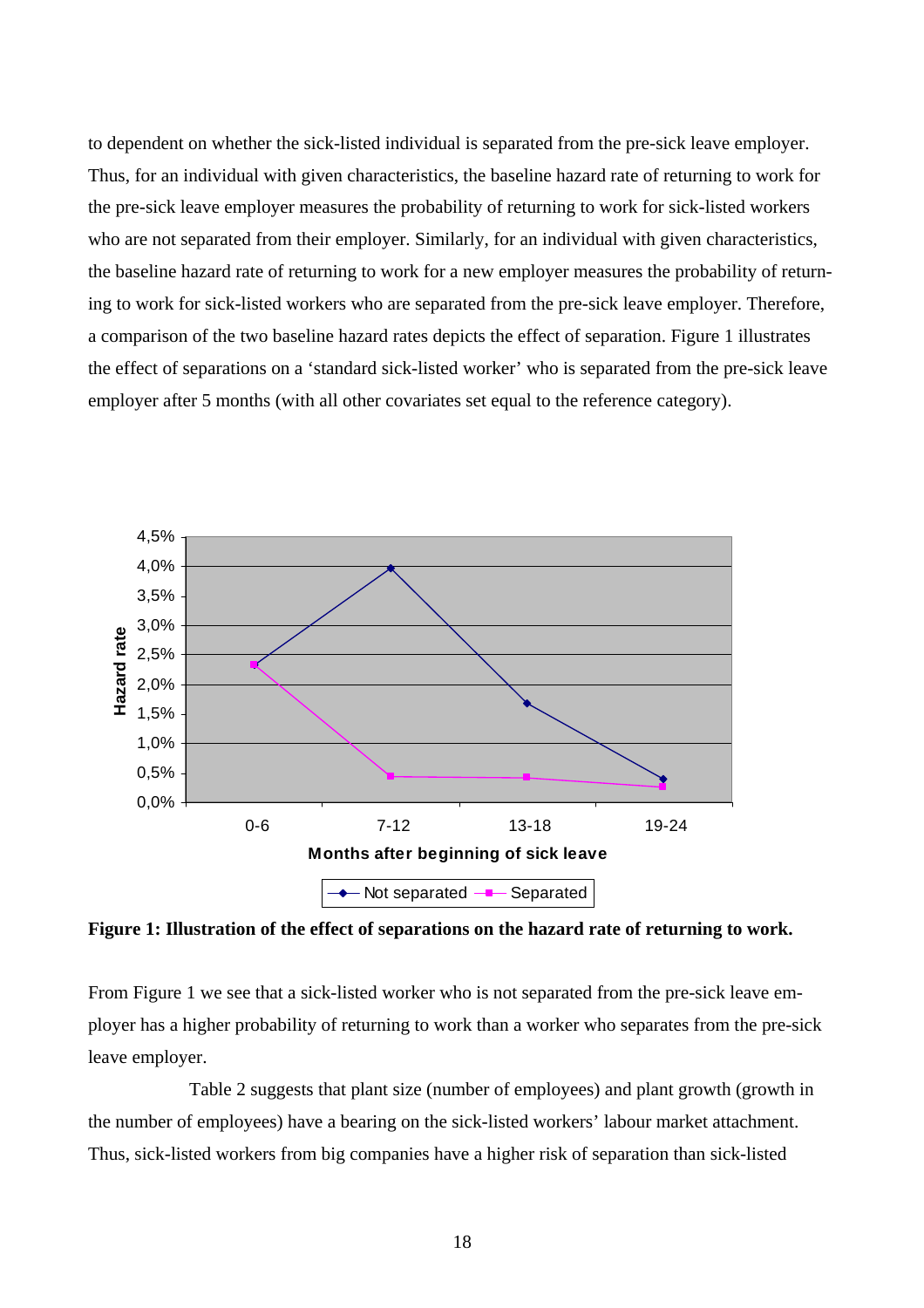workers from small companies. Furthermore, the probability of returning to work for the pre-sick the employer increases with company growth, which may reflect that the possibility of returning to a new and less demanding job is better in expanding companies than in downsizing companies.

In contrast to plant size and plant growth, the other plant characteristics, ownership and the fraction of workers recruited from social security benefits, have no effect on the employer's decision to dismiss or retain the sick-listed worker. The latter finding does not support the hypothesis that some employers take on a bigger responsibility for vulnerable individuals than other employers.

Our analysis suggests that the sick-listed workers' human capital is important for their labour market prospects. Seniority has a positive effect on the probability of returning to work for the pre-sick leave employer and a negative effect on the probability of separation, indicating that experienced workers have an easier way back to work for their pre-sick leave employer than less experiences workers. However, after separation experienced workers have a lower probability of returning to work for a new employer then their less experienced peers. This may indicate that the experience of sick-listed workers is largely firm specific and of little use in the search for new employment, or in other words, the sick-listed workers' firm specific human capital seems to deteriorate when they are separated from the pre-sick leave employer. The negative effect of seniority may also indicate that experienced workers have a higher reservation wage than less experienced workers.

In contrast to firm specific human capital, general human capital in terms of educational qualifications seems to increase the sick-listed worker's chance of returning not only to work for the pre-sick leave employer but also for a new employer. Concluding on experience and educations, it seems that firm specific human capital is lost after separation, while general human capital keeps its value.

As expected we find that a high level of pain intensity reduces the sick-listed worker's chance of returning to the pre-sick leave employer. Furthermore, after separation, individuals with high levels of pain intensity have a relatively little chance of returning to a new employer.

#### **7. Conclusion**

Using matched survey and register data about 419 long-term sick-listed workers, this paper assessed how the pre-sick leave employer influences sick-listed workers' probability of returning to work. In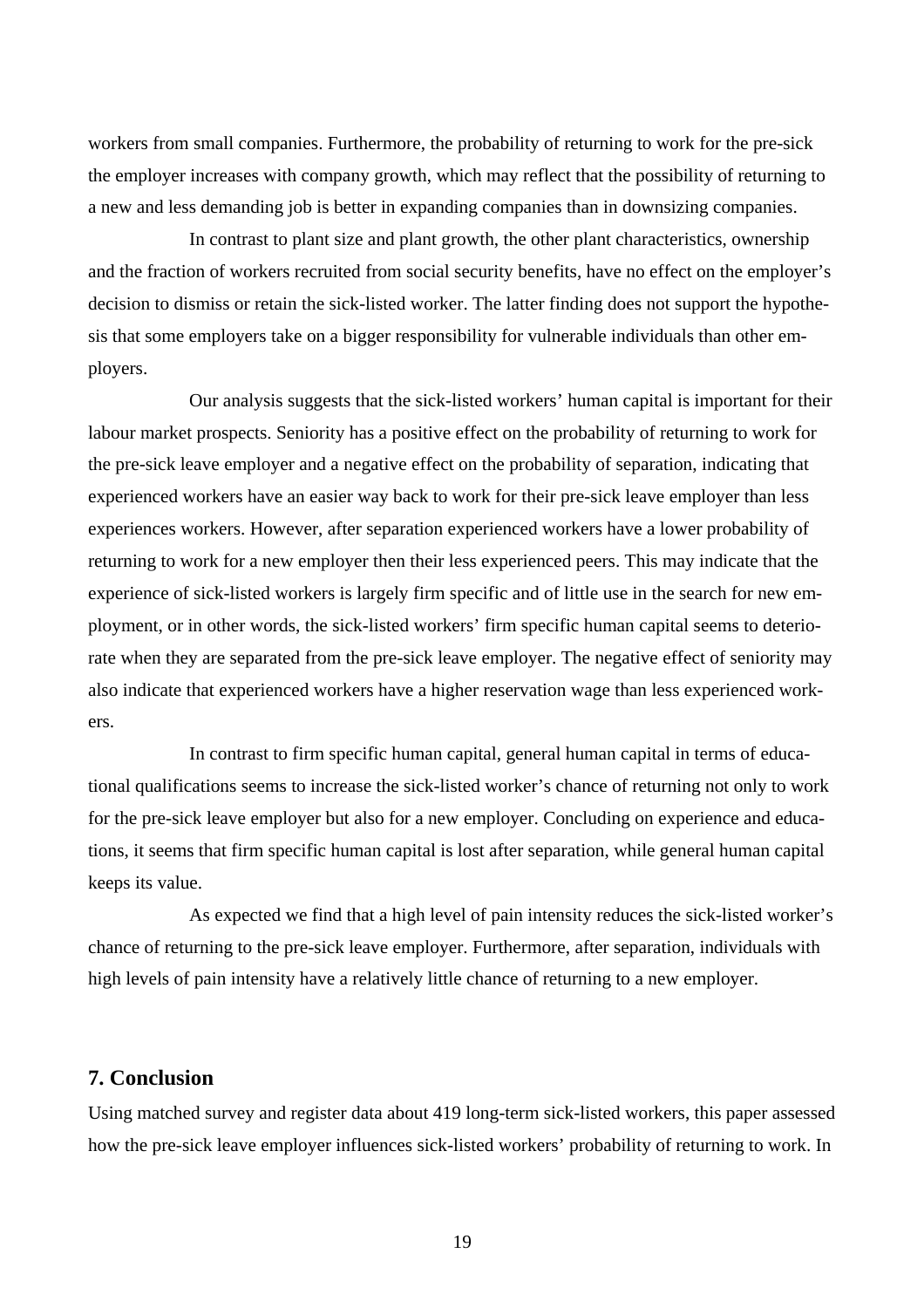contrast to previous return-to-work studies, we study how the threat of dismissal influences sicklisted worker's probability of returning to work. To study this aspect we use a simultaneously estimated hazard rate model, using the estimated hazard rate of separation as a time-varying covariate in the estimation of the sick-listed workers' hazard rate of returning to work for the pre-sick leave employer.

Controlling for observed and unobserved heterogeneity, we are unable to identify that employers' dismissal threat affects the sick-listed workers' chance of returning to work. We also find that sick-listed workers' risk of separation from the pre-sick leave company increases with company size and that those workers from companies with an increasing work force are more likely to return to work than sick-listed workers from stagnating companies.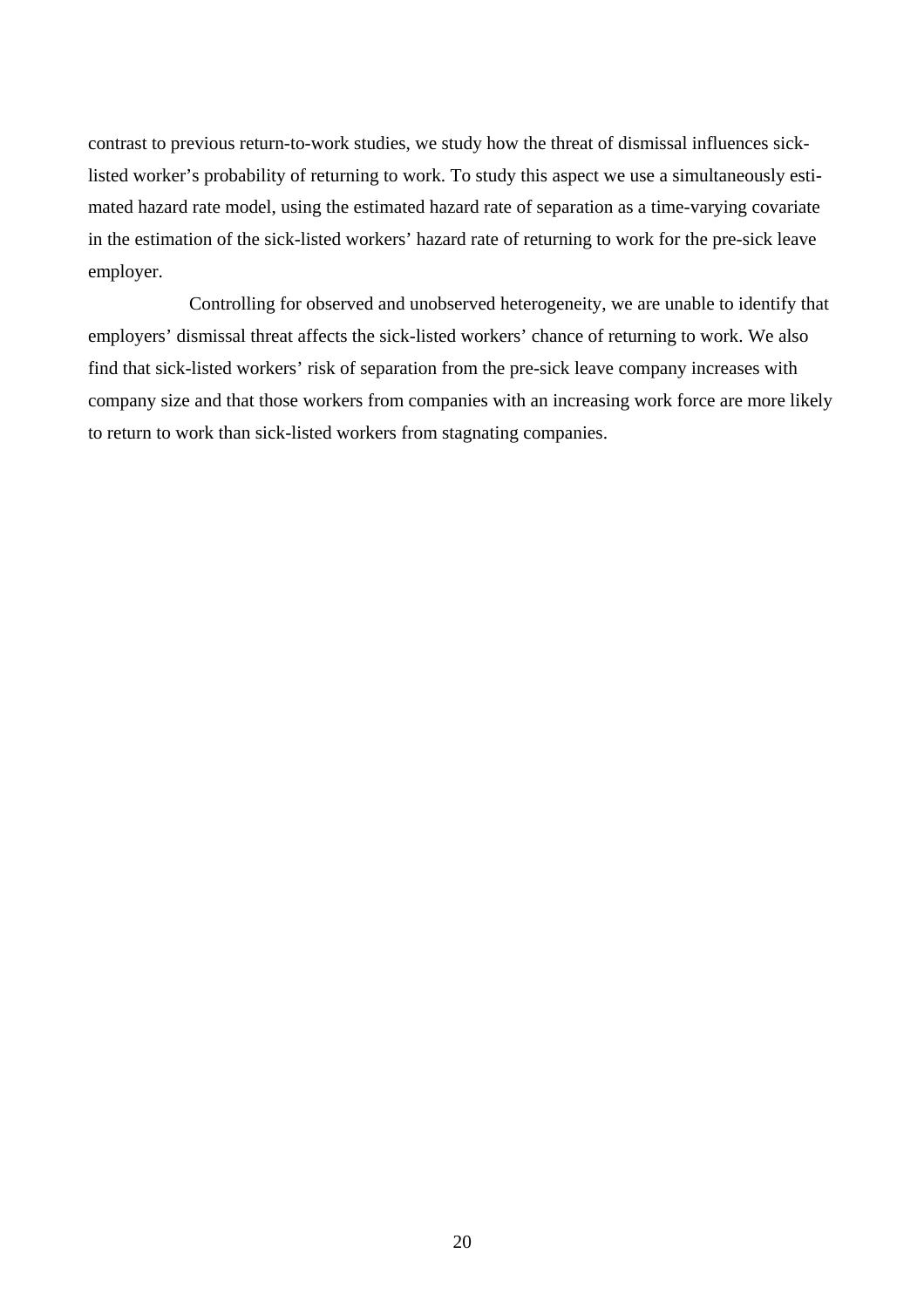#### **Literature**

Aarts, L.J.M., de Jong, P. R. (1992) *Economic Aspects of Disability Behavior*. Elsevier Science Publishers B.V. Amsterdam, Holland.

Amick III, B.C., Habeck R.V., Hunt, A., Fossel, A.H., Chapin, A., Keller, R.B., Katz, J.N. (2000) Measuring the impact of organizational behaviors on work disability prevention and management. *Journal of Occupational Rehabilitation*, vol. 10 (1): pp. 21-38.

Cheadle, A., Franklin, G., Wolfhagen, C., Savarino, J., Liu, P.Y., Salley, C., Weaver, M. (1994) Factors Influencing the Duration of Work-Related Disability: A Population-Based Study of Washington State workers' Compensation. *American Journal of Public Health,* vol. 84(2): pp. 190-196.

Dasinger, L.K., Krause, N., Deegan, L.J., Brand, J.B., Rudolph, L., 2000. Physical workplace factors and return to work after compensated low back injury: a disability face-specific analysis. *Journal of Occupational Environmental Medicine*, vol. 42(3): 323-333.

Galizzi, M., Boden, L.I., 1996. *What are the most important factors shaping return to work? Evidence from Wisconsin.* WC-96-6. Workers Compensation Research Institute: Cambridge, MA.

Galizzi, M., Boden, L.I., 2003. The return to work of injured workers: evidence from matched unemployment insurance and workers' compensation data. *Labour economics*, vol. 10, pp. 311-337.

Heckman J, Singer B (1984) A Method for Minimizing the Impact of Distributional Assumptions in Econometric Models for Duration, Econometrica 52: 271-320

Hunt, H.A., Habeck, R.V. (1993) *The Michigan disability prevention study.* Kalamazoo, MI, W.E. Upjohn Institute for Employment Research.

Høgelund, J. (2002) Reintegration: Public or Private Responsibility? Consequences of Dutch and Danish Policies Toward Work-Disabled Persons. *International Journal of Health Services*, Vol. 32(3): pp. 467-487.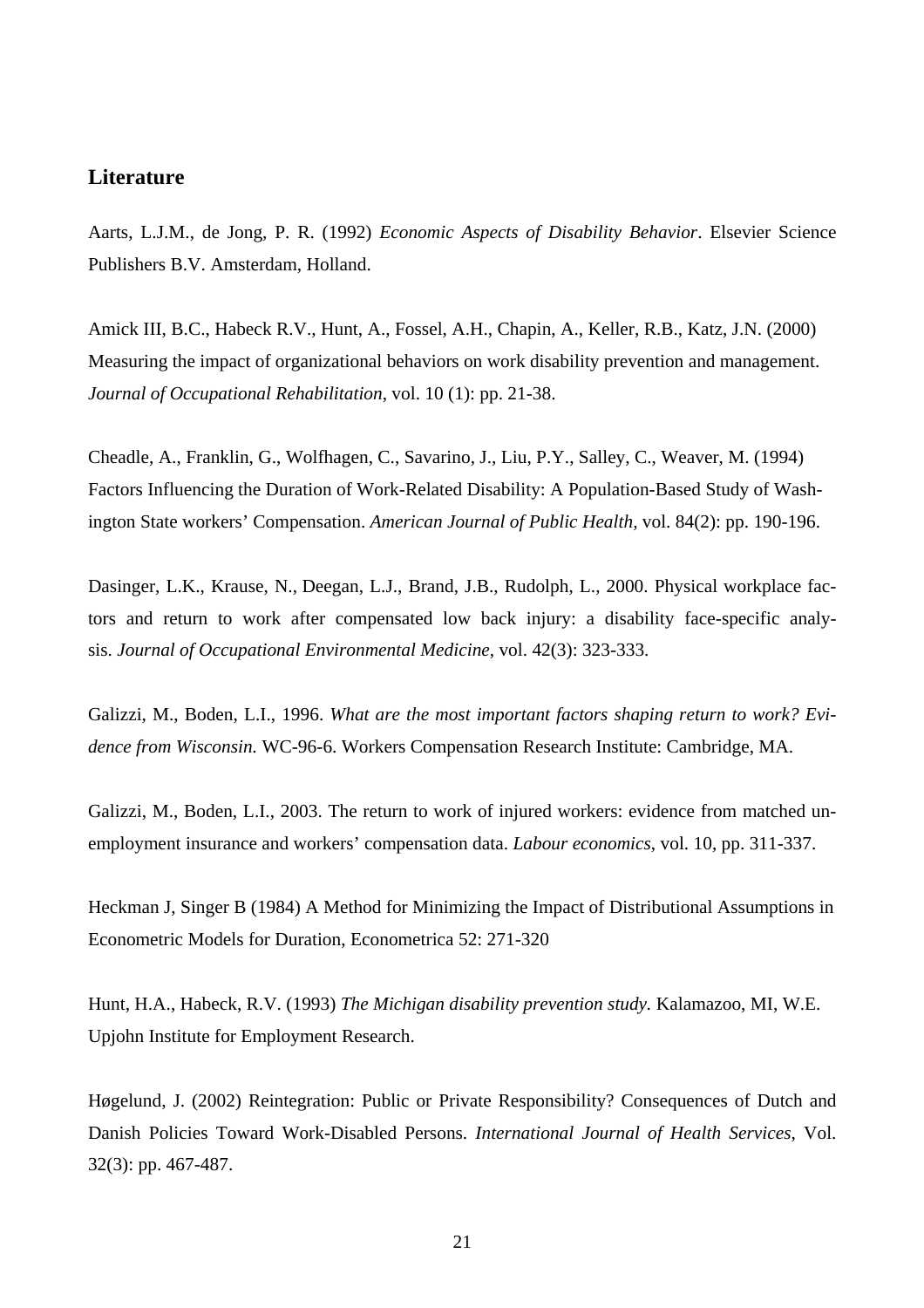Høgelund, J. (2003) *In Search of Effective Disability Policy. Comparing the Developments and Outcomes of Dutch and Danish Disability Policies.* Amsterdam University Press.

Høgelund J., Holm A. (2005) Returning the Long-Term Sick-Listed to Work: The Effects of Educational Measures and Employer Separations, in: Saunders P (ed.): *Social Security and the Welfare to Work Transition*. International Studies on Social Security, volume Ten. Aldershot Ashgate, England, pp. 211-238

Høgelund J., Holm A. (2006) *The Reservation wage Theory, Vocational Rehabilitation and the Return to Work Disabled Employees.* Working paper 01:2006. The Danish National Institute of Social Research: Copenhagen.

Infante-Rivard, C., Lortie, M. (1996), Prognostic factors for return to work after a first compensated episode of back pain. *Journal of Occupational Environmental Medicine*, vol. 53(7): pp. 488-94.

Krause, N., Dasinger, L.K., Deegan, L.J., Rudolph, L., Brand, J.B. (2001), Psychosocial job factors and return to work after low back injury: a disability phase-specific analysis. *American journal of industrial medicine*, vol. 40: pp. 374-92.

Lancaster, T. (1990) The econometric analysis of transition data, Cambridge University Press.

Lund, T., Csonka, A. (2003) Risk Factors in Health, Work Environment, Smoking Status, and Organizational Context for Work Disability. *American journal of industrial medicine*, vol. 44: pp. 492-501.

Nassau, D.W. (1999), The effects of prework functional screening on lowering an employer's injury rate, medical costs, and lost workdays. *Spine*, vol. 24(3): pp. 269-74.

Oleinick, A., Gluck, J.V., Guire, K. E. (1996) Factors Affecting First Return to Work Following a Compensable Occupational Back Injury. *American Journal of Industrial Medicine*, vol. 30: pp. 540- 555.

22